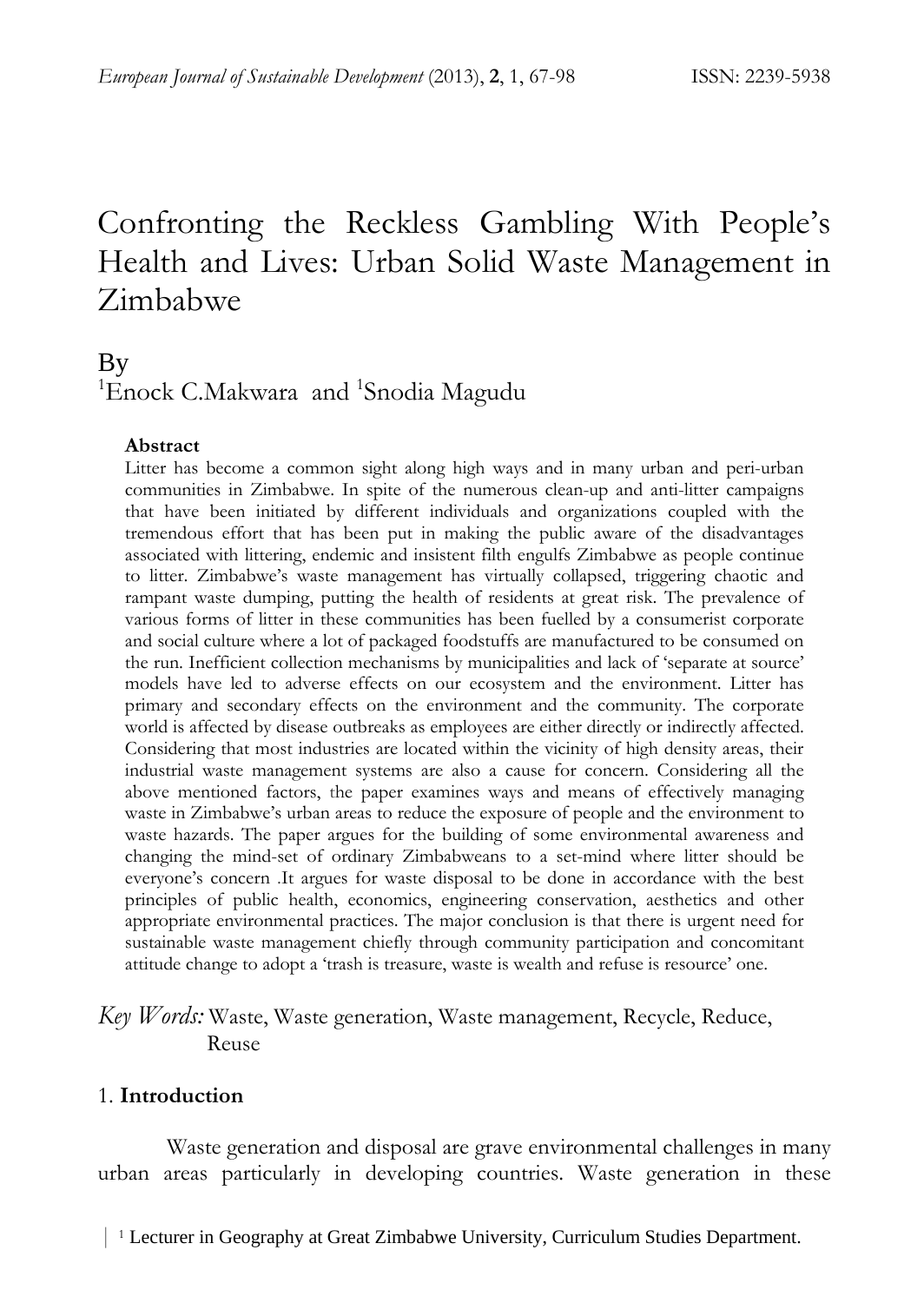countries continues to grow due to economic growth and changing consumption patterns. Our current lifestyles and activities are producing vast quantities of waste (United Nations Environment Programme [UNEP]-International Environment Technology Centre [IECT], 2003).The affluence of western societies has given rise to unprecedented quantities of waste, presenting one of the most intractable global environmental problems. All production processes invariably produce waste yet its management, especially in third world countries, leaves a lot to be desired. Whereas waste generation is on the rise, levels of collection are deteriorating. However, growing environmental awareness, restricted finances and a declining abundance of natural resources are demanding a change in waste management practices.

An aggregation of human settlement always produces large amounts of waste. Waste generation is intractably linked with resource consumption .The collection, transfer and disposal of that waste have generally been assumed by municipalities even though the format might vary (Zerbock, 2003).The current lifestyles and high resource consumption patterns have had unintended impacts on the urban environment. Cities are now grappling with problems of high volumes of waste, high costs involved in its management and its impact on humans and the environment. Three key trends can be observed with respect to waste *viz*:

- shear increase in volume of waste generated by urban residents;
- change in make-up of waste generated, and
- $\triangleleft$  disposal of waste by landfills, incineration etc.

These trends are indicative of the issues that are central to the challenges of waste management in Zimbabwe.

#### **2. Solid Waste**

Waste has been variously defined Jackson and Jackson (1998) define waste as any movable substance or material that is perceived to be of no further use and therefore should be discarded. Generally, waste can be regarded as any material that is discarded because it has saved its purpose or is no longer useful. However, not all waste should be discarded as some can be transformed into useful products through recycling (Miller, 1994). Solid waste comes in various forms such as garbage, rubbish and dirt that accumulate in residential, commercial, industrial and institutional areas of towns and cities (Botkin and Keller, 2000). Therefore solid waste is the unwanted, useless and discarded non-liquid waste materials arising from domestic, commercial, manufacturing and trade industries as well as public service. Waste is generally considered hazardous and therefore toxic to the biological environment, including urban lifestyles and economic activity (Ireen, 2008). Therefore, there is need to manage waste as it poses danger to ecosystem and human health alike (Mapira, 2011).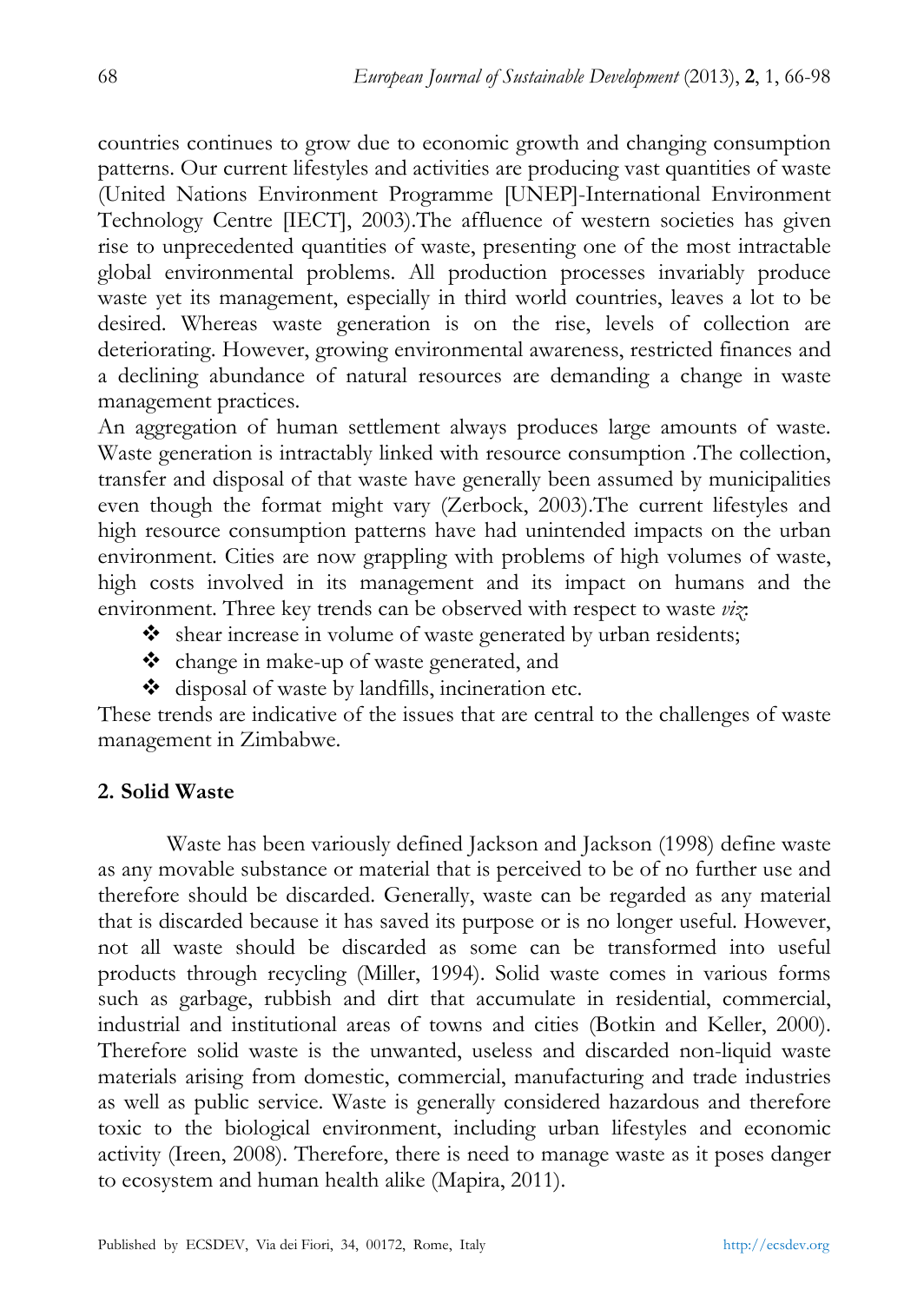#### **2.1 Solid Waste Management**

Solid waste management refers to a range of activities in the handling of waste and should be understood to mean activities such as generation, storage, collection, transportation, processing, treatment and disposal of waste (Booth et al, 2001). Waste disposal should be done in accordance with the best principles of public health, economics, engineering conservation, aesthetics and other environmental considerations. Ideally, waste should be transported in closed vehicles to avoid the loss of some of the waste along the way and to prevent the spread of bad odours from the waste being transported (Jackson and Jackson, 1998). Regular collection and transportation prevents the piling up of the refuse which would end up creating breeding conditions for vermin. Waste management should be done in the framework of administrative, financial, legal, planning and engineering functions. According to Chiwandamira (2000), the goal of waste management is to ensure that its disposal does not lead to environmental pollution or degradation. This means that waste management should be undertaken in such a manner that garbage handlers, the public and the environment are not endangered in any way (Makwara, 2011). Therefore, waste disposal sites should be located reasonably far away from human habitation to prevent the migration of vermin and odours to people's homes (Jackson and Jackson, 1998).Booth et al(2001) contend that the disposed waste should ideally be covered with soil or be sprayed so that disease vectors will not breed and spread diseases. Because financial and material resources are lean in developing countries, this may not be adhered resulting in serious environmental problems (Katyal and Satake, 2001).

#### **2.2 Nature of the Solid Waste problem in Zimbabwe**

Zimbabwe spans an area of 390 590 km<sup>2</sup> and is divided into rural and urban areas. There are roughly twenty five [25] urban local councils in the country which exist in some continuum ranging in size and complexity from growth points to towns and cities. In Zimbabwe, like in most third world countries, waste generation is still at relatively low levels but there is less scope for reduction. However, studies pertaining to waste management in Zimbabwe by, among others, Tevera (1995), Moyo (1997), Masocha and Tevera (2003), Mapira(2007) Mapira and Mungwini (2007), Makwara (2011) and Mapira, (2011) show that, because of lack of capacity to manage it, solid waste is one of the most visible and pressing urban environmental problems. Therefore waste management has emerged as one of the greatest challenges facing local authorities throughout Zimbabwe. Most urban agencies and local authorities in Zimbabwe have time and again identified solid waste as a major problem that has reached proportions requiring drastic measures, notably from the 1990s up to the present. Chidavaenzi (2006) observes that urban growth in Zimbabwe continues at a much faster rate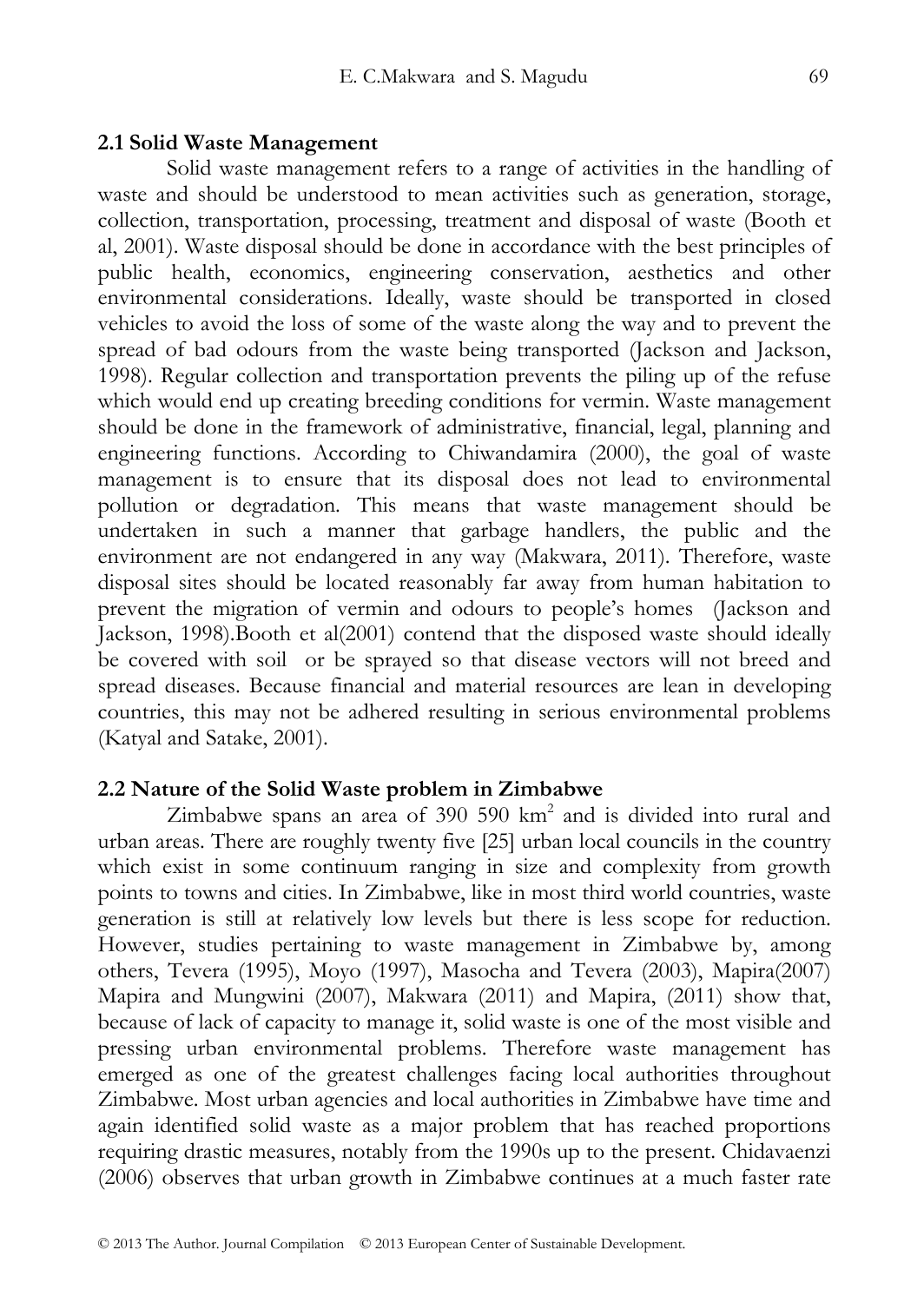than the provision and expansion of infrastructure and services. Demographic changes and economic growth contribute to the generation of waste. Consequently, waste management has become woefully inadequate as is evidenced by the rise in illegal dumping and the proliferation of the now seemingly permanent piles of rubbish in some commercial, industrial and residential areas of the urban areas.

Nhete (2005) argues that in Zimbabwe, waste collection has virtually collapsed triggering its chaotic and rampant illegal dumping. Newspaper reports have shown waste accumulated in streets, often blocking drains. The waste is characterized by vegetative matter, tins, glass, cans, metals polythene, and wood among others. The concoction of such waste tends to be hazardous. If improperly handled and disposed of, it can cause substantial harm to human health, death of smaller animal and plant organisms and a general breakdown and loss to the immediate ecological systems. An Italian Environmental Association estimates that some wastes could live up to 100 years before decomposing and degrading completely in the environment (Green Living Tips 2009).If the decomposition process is completed, these materials cause inestimable pollution to the environment. This way living biological components, normal cycles, nutrient flows and the interrelationships existing among biotic organisms get disrupted by the presence of waste. People blight the environment through their reckless, selfish and uncaring attitude. Residents characteristically dispense of the waste they generate without regard for the environment since it is treated as common property. Chaotic dumping of both domestic and industrial waste has become a public health concern as it puts the health and safety of residents and that of the entire environment at great risk due to the toxic nature of some of the wastes. Uncollected and improperly treated organic wastes are sanitary hazards and sources of public nuisance, especially in densely populated urban areas. Waste dumps are sources of environmental problems such as aesthetic intrusion, overpowering stench from rotting waste and smoke emissions besides being potential sources of diseases. Open dumps are breeding places for vermin and other vectors of communicable diseases such as diarrhoea, dysentery and typhoid. At the onset of the rainy season, deteriorating environmental conditions caused by poor waste disposal techniques result in the blockage of drainage, flooding, surface water contamination and ground water pollution. In the process, vital aquatic resources get affected.

Waste generation is said to be a function of social status. Low income people are said to generate more waste than medium and high income people (Cointreau,1982).A far greater proportion of urban residents in Zimbabwe reside in the high density suburbs. Not surprisingly, most of the illegal waste dumping takes place therein, consequently, waste's impacts are more pronounced in the high density residential areas due to the constant pressure of human activity and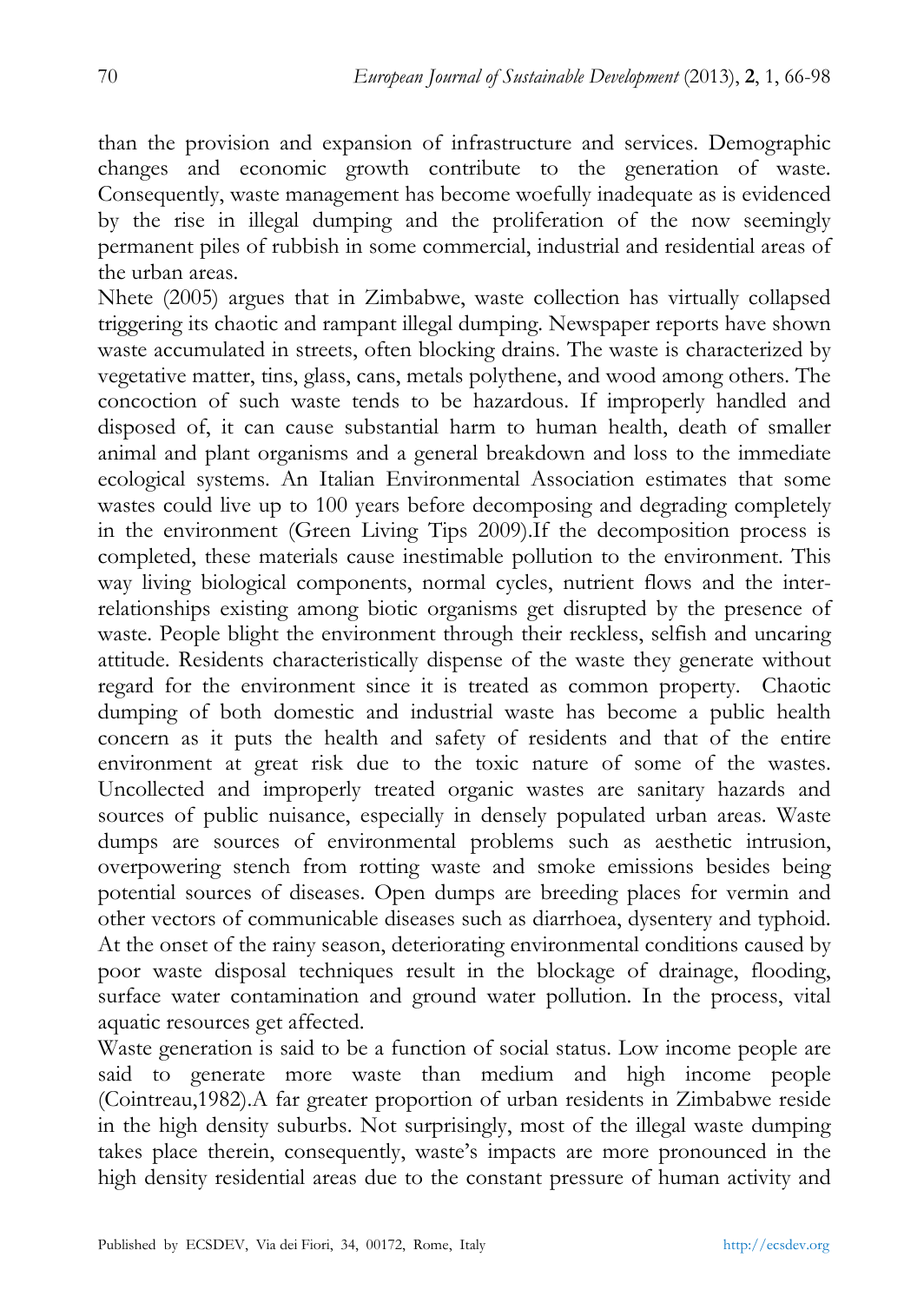high population densities on the immediate environment. The result is nothing but litter-infested, filthy and unsightly surroundings that generate public revulsion. In Harare, Bulawayo and Chitungwiza, practically every low income residential area has heaps of waste strewn all over. Add to this the sewage sludge from burst pipes across the cities' sprawling low income suburbs and the increasing number of people littering, urinating and defecating in open places [See Plate 1]. These are the directly visible effects of badly managed waste.



Source: Newsday 8 June, 2012

Plate 1: council refuse collectors are failing to collect garbage and most residents have resorted to dumping in the open space/nearby bush surrounding houses

The technical and administrative capacity to properly implement sound mechanisms for waste management is weak.This can be traced to lean financial, human and material resources which bedevil councils.It is worrying that Zimbabwe still lacks appropriate and effective technologies in waste management.In addition, the country's deteriorating infrastructure has resulted in poor waste management which has seen an accumulation of waste and outbreaks of diseases (Machivenyika,2012).

The provision of sanitation in most urban centres in the country is grossly deficient. Most people do not have access to hygienic toilets owing to water shortages and the mushrooming of informal settlements.Large amounts of faecal waste are discharged to the environment without adequate treatment.This is likely to have major impacts on the infectious disease burden and quality of life (Hutton et al. 2007).The lowest point in Zimbabwe's economic meltdown was when a cholera epidemic (2008-9), which literally engulfed the country, needlessly claimed the lives of not less than 4 200 lives (The Zimbabwean on Sunday, 18 April,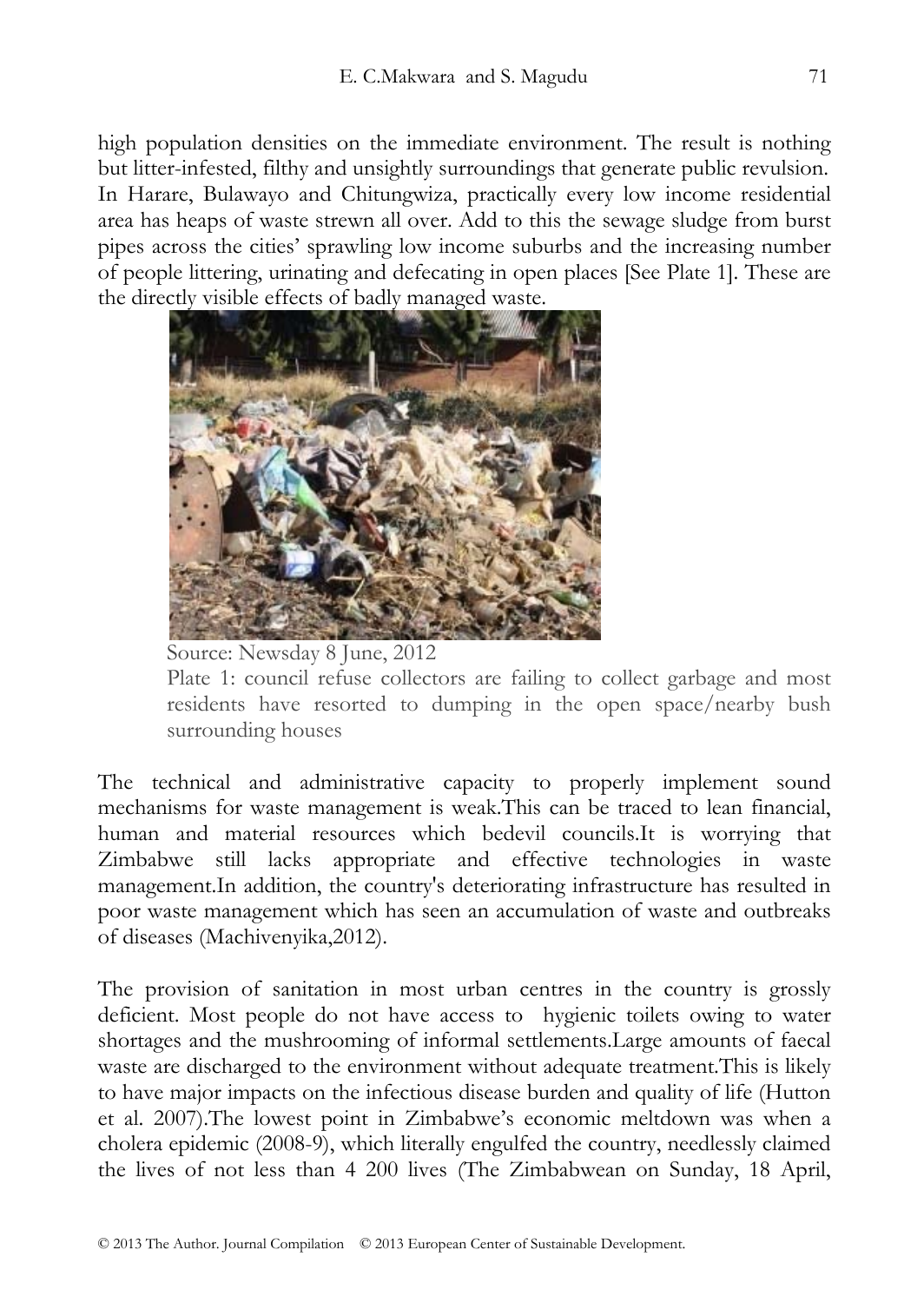2010). The 2008 cholera outbreak in Zimbabwe can be traced to the collapse of waste management in the country.

Waste management systems that municipalities have in place serve only the formal settlements in their respective areas of jurisdiction. However, extensive informal settlements that have emerged in most urban centres are generally not served by the waste management systems. Waste management systems in these areas are currently in very poor standing and are largely dysfunctional. The sewerage system does not serve informal settlements so pit latrines and open defecation are widespread (Makoni et al 2004; Zingoni, 2005 and Practical Action 2010)

While Zimbabwe produces less per capita solid waste than developed countries, the volume of waste being generated continues to increase. The rate of waste generation by far surpasses the rate of municipal authorities' improvement of the technical and financial resources needed to parallel this growth. Its capacity to collect, process and dispose waste is limited in view of inadequate infrastructure, finance, political priority and awareness. Low collection levels and rudimentary disposal methods employed are a cause for concern because they trigger illegal dumping and rampant waste burning, which not only threaten public health but also pollute the environment.

#### 3. **Challenges of Urban Waste Management**

Until the mid-1990s, Zimbabwe's urban centres were regarded as models of cleanliness in Africa and beyond. However, the scenario drastically changed as innumerable challenges that compromise waste management and disposal standards in the country emerged. Since the mid-1990s, Zimbabwe's economy has been on downward trajectory owing to the introduction of the Structural Adjustment Programme (ESAP) and the infamous land invasion which triggered the unprecedented economic meltdown in the country's history. This negatively impacted on municipalities which depend heavily on government and donor funding. To the urban poor, waste management has been a nightmare as they have little if at all any options. Streets in their areas are full of stench from rotting garbage. This is exacerbated by homeless people who defecate in open places and rank marshals who pour urine in plastic bottles while used condoms litter their streets. Municipal Councils, the duty bearers, can not collect the refuse regularly for a variety of reasons.Among others, there simply was no fuel,frequent breakdown of waste collection vehicle or they are in a state of disrepair or planning aids like resources and professionals involved in local government are not available due to the economic downturn.Both human and financial resources were simply not avilable under the hyper-inflationary environment .Urban authorities became incapacitated to deliver services. The standard of waste management continued to fall way below accepted standards with town councils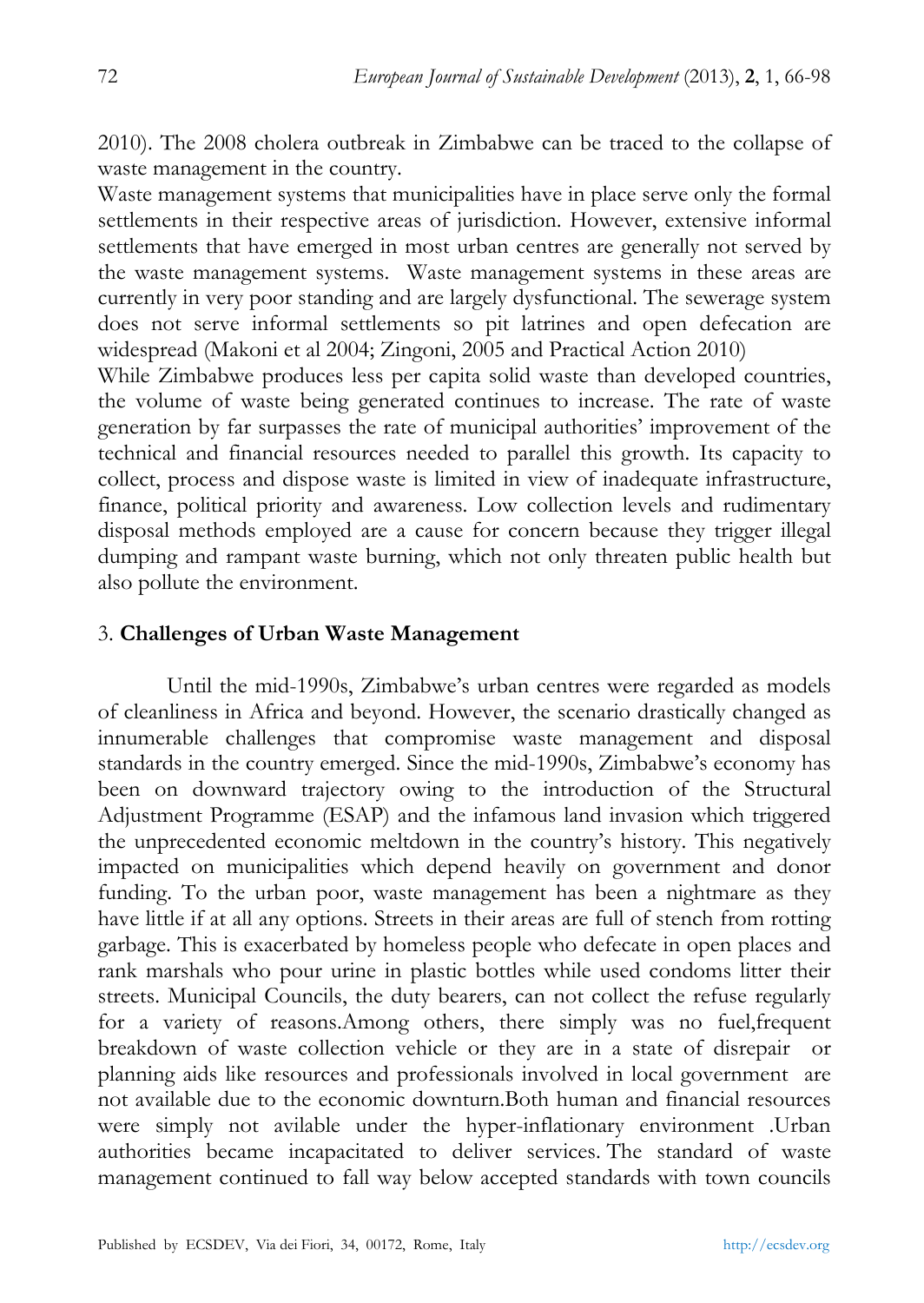failing to collect waste around their areas of jurisdiction regularly as scheduled.Residents waited in vain for refuse trucks and eventually emptied their refuse bins on any available open space until these became unreachable and the trash encroached onto the roads, blocking and barricading most places. City environments became an eyesore due to waste and the stench that emanated from the waste was so severe and overpowering. Currently, more than 2, 5 million tonnes of household and industrial waste are produced in Zimbabwe's urban areas per annum and this continues to rise due to unprecedented rural flight and the absence of minimization strategies (Practical Action, 2005). According to Chidavaenzi (2006),the last forty five (45) years have witnessed a 50% decline in the density of waste being generated (460 to 230 kg/m3) while the volume of waste has increased two-fold and the trend is projected to continue rising. The past ten years in Zimbabwe have been challenging for local authorities' management systems, service delivery, primary social infrastructural development, planning and organization (Chikuruwo,2005).The majority of the local authorities have not been sufficiently attending to key services including refuse collection. Inadequate and inefficient waste management systems obtaining in the country are also a function rapid urbanization and inadequate funding of waste management services. The problem can also be traced to what may be regarded as the most critical factor: an unstable microeconomic environment characterized by hyper-inflation, shortage of foreign currency for purchasing vehicles and spare parts, lack of skilled manpower and the crippling fuel crisis.

Local government was also seriously affected by the withdrawal of donor support as from 1998, owing to the political differences between donor countries and central government. Prior to the withdrawal of external aid, local authorities tended to over-rely on external technical, material and financial assistance through such programmers as Urban 1 and 2, the Local Government Capital Development Programme, the Deregulation Programme, and the Rural District Council Capacity Building Programme. It is common knowledge though that to be dependent is to be disabled. Donor flight meant that municipal service delivery was left to degenerate, not just in technical and financial aspects, but also in terms of planning and administration.

Other sources of revenue for urban councils to finance capital procurement, institutional development and meeting overheads are levies paid by ratepayers and grants from the parent ministry [Ministry of Local Government, Rural and Urban Development]. However, both these sources have not been ceding the revenue as expected. Collection of revenue from ratepayers has been erratic as residents are also affected by the economic environment. Many ratepayers have defaulted on payment and municipalities have periodically indicated that they are owed millions of dollars in rates and service charges arrears by not only residents but also government departments. Urban council officials raised the concern that the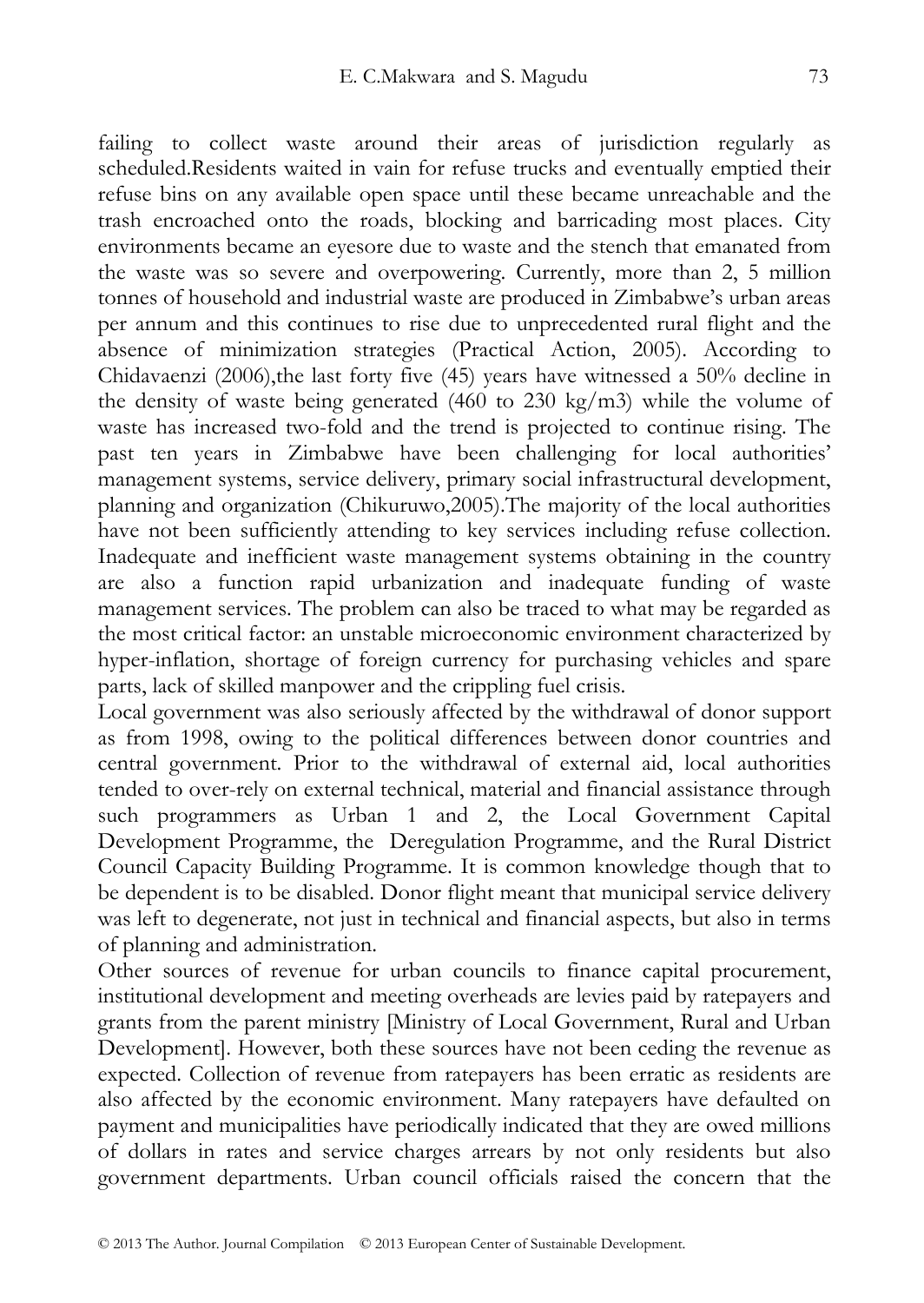parent ministry always belatedly approves their budgets resulting in local authorities charging uneconomic tariffs. The parent ministry directs that local authorities should not spend more than 28% of their budgets on salaries. However, most urban councils use far more than this proportion for salaries as they yield to relentless pressure from labour unions and worker's demands, thus further eroding the financial resources at the disposal of municipalities for service delivery. Besides, uncoordinated, confusing and contradictory local government legislation is in existence, for example the Provincial Councils and Administration Act and the Urban Councils' Act. These acts leave gaps and overlaps in local government matters. Local government legislation has not fully embraced the rights of citizens' participation in and objecting to local governance strategies, policies and decisions (Muchadenyika, 2012).Local government is an extension of central government. This implies that central government inhibits the nature, composition and functioning of local authorities. With central government performing poorly and full of bribery, corruption, budget deficits, and maladministration, it means local government is a mirror image of the bigger picture at central government. Indeed, a number of councillors have been and continue to be suspended and dismissed by the parent ministry for more to do with politics than service delivery. The intense debate to move and pass motions in councils had been a welcome development as significant service delivery had been witnessed in cities like Harare .Appointed Commissions, which showed a huge disconnect with residents, replaced elected councillors in among other towns Harare, Chitungwiza, Mutare and Chegutu. The commissions were incompetent so they distabilised and grounded service delivery mechanisms. Residents are still paying for this incompetence. The quality of existing waste management is determined by resources allocated to carry out the task and the efficiency of their use. Kativhu (2006) posits that putting the blame on the economic situation is an easy scapegoat as it implies that the situation cannot be improved until economic recovery takes foothold.

Local authorities have experienced serious technical and financial resource inadequacies to meet their refuse collection and disposal obligation, a traditionally critical component of local authorities' mandate. The volatile economic conditions induced difficulties in budgeting and planning processes of local authorities resulting in insufficient capital funds being devoted towards such critical areas as refuse removal, disposal and management.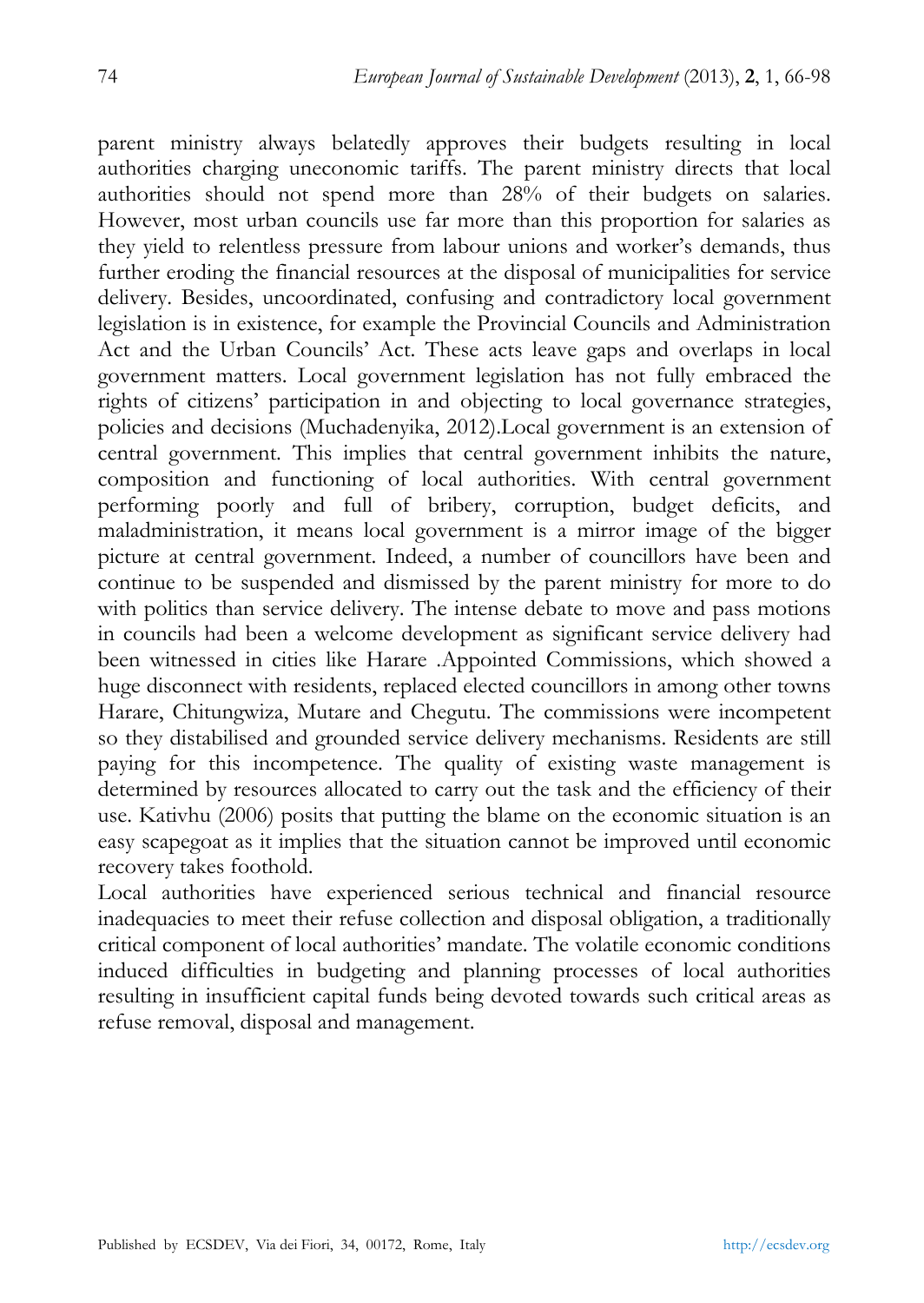| when I reparation changes in Emilous we's Early cot Chicop Fowns |             |           |               |           |           |                  |  |
|------------------------------------------------------------------|-------------|-----------|---------------|-----------|-----------|------------------|--|
|                                                                  |             | Populati- | Populati-     | Populati- | Populati- |                  |  |
|                                                                  |             | <b>on</b> | <sub>on</sub> | on        | on        |                  |  |
| Rank                                                             | City/Town   | Census    | Census        | Census    | Estimate  | Province         |  |
|                                                                  |             | 1982      | 1992          | 2002      | 2007      |                  |  |
| 1                                                                | Harare      | 656 011   | 1 189 103     | 1 444 534 | 1 607 022 | Harare           |  |
| 2                                                                | Bulawayo    | 413 814   | 621 742       | 676 787   | 713 340   | Bulawayo         |  |
| 3                                                                | Chitungwiza | 172 556   | 274 912       | 321 782   | 352 204   | Harare           |  |
| $\overline{4}$                                                   | Mutare      | 69 621    | 131 367       | 170 106   | 193 629   | Manicaland       |  |
| 5                                                                | Gweru       | 78 918    | 128.037       | 141.260   | 148.935   | Midlands         |  |
| 6                                                                | Kwekwe      | 47 607    | 75 425        | 93 072    | 103 210   | Midlands         |  |
| 7                                                                | Kadoma      | 44 613    | 67 750        | 76 173    | 81 008    | Mashonaland West |  |
| 8                                                                | Masvingo    | 30 523    | 51 743        | 69 993    | 80 630    | Masvingo         |  |
| 9                                                                | Chinhoyi    | 24 3 22   | 43 0 54       | 56 794    | 65 109    | Mashonaland      |  |
|                                                                  |             |           |               |           |           | East             |  |
| 10                                                               | Marondera   | 19 9 71   | 39 384        | 52 283    | 60 291    | Mashonaland West |  |

**Table 1: Population Changes in Zimbabwe's Largest Cities/Towns**

**Source:**Central Statistical Office, 2002; Population Reference Bureau, 2011.

The situation is further compounded by pressure exerted by the ever increasing urban populations as councils grapple to fulfill their responsibility of service delivery as illustrated in Table 1.

Currently, Greater Harare for example, has to deal with three million (3 000 000) inhabitants (Muza, 2005).Harare alone has become an urban agglomeration with a population of about 2.3 million people (Brinkhoff, 2010). The issue should be understood against the background that waste management systems were designed for far lower urbanisation levels and far fewer people than what towns have to contend with. Consequently, refuse collection in the city has at best been erratic.

With the increase in population and living standards, commercial, domestic and industrial waste generation also rapidly rises as consumption increases. This has resulted in indiscriminate illegal dumping of waste by residents and the subsequent aesthetic intrusion. The absence of forward planning and the proliferation of residential areas without the proportional expansion of primary social services infrastructure are factors that have contributed to the current water, sewerage and waste woes.

Large volumes of waste and the crude disposal techniques have created subtle yet serious environmental pollution in the country's urban centres. This has resulted in the degradation of both the biotic and abiotic components of the nation's ecological systems. Poor waste disposal systems as well as indiscriminate and inappropriate domestic litter disposal have been identified and proven to be basic features in rural, semi-urban and urban centres. The major reason for this has been identified to be lack of knowledge on the part of the residents about the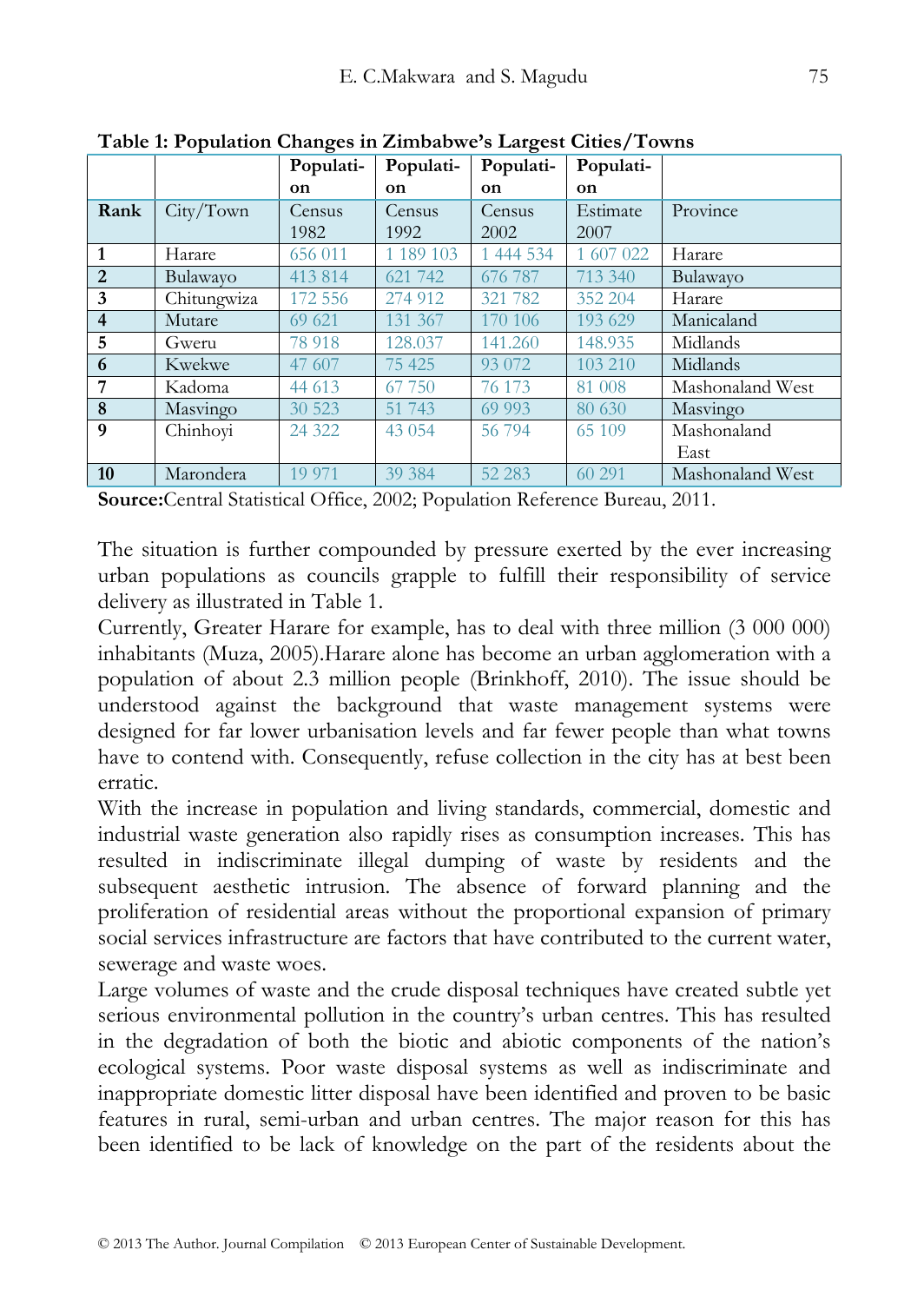risks associated with improper waste disposal and insufficient modern waste disposal facilities.

The growth of urban populations has been accompanied by a proliferation of vendors whose activities contribute significantly in blighting the environment. In most high density suburbs, the word clean environment no longer applies and it also seems as if it will never apply at all. Residential areas are swamped by vendors selling their wares everywhere despite that there are designated places to carry out such kind of activities. Open fast food stalls have mushroomed in urban centres. While local authorities claim to disapprove of this, at least on paper, they seem to lack the will power to contain illegal vending. Such activities are usually controlled through licencing but this option seems to have failed to produce the desired results. This is evidenced by the presence of vendors allover the towns who generate all kinds of waste which is found strewn all over .

Problems emanating from municipal solid waste can lead to serious consequences including pollution. Pollution includes the crude and poor industrial waste disposal as well as the indiscriminate and inappropriate domestic litter disposal habit evident in public places. The increase in the number of commuter omnibuses and taxies has resulted in the increase of rank marshals and '*hwindis*'(touts) within towns. These people pollute the streets and service lanes, that are used as entry points for deliveries for several shops and businesses to particular buildings, with faeces,used condoms and and a whole range of plastics. Available public toilets cannot sustain the daily demand of all these people. In addition, public toilets at bus terminal, which are usually next to fruit and vegetable markets, are rarely cleaned thus posing a serious health hazard. While street kids are usually blamed for the mess, the generality of the citizenry also contributes. Some residents simply have the attitude that someone will pick up the litter they would have discarded anywhere and anyhow instead of disposing of it properly in the trash can or dustbin.

There are other problems that have brought about the ubiquitous mounds of unmanaged solid waste. These include the use of vehicles that do not compact waste, the absence of regular monitoring of quantities and composition of solid waste, changes in consumption patterns and the unavailability of legislation that penalises littering. Waste policy is virtually ineffective and inefficient. Few clauses of municipal ordinances are the basis of waste management. Zimbabwe, albeit belatedly, made a milestone development by promulgating a piece of legislation (Environmental Management Act [EMA]) in 2002 that integrated and harmonized a myriad of acts that were previously administered by different government ministries to safeguard the environment (Gandiwa, 2004).EMA superintendents all activities in the environment as it has been mandated to be the watchdog of the environment (Shava, 2003). Responsibilities of waste generators and or municipalities are not spelt out in detail thus limiting the mandate of local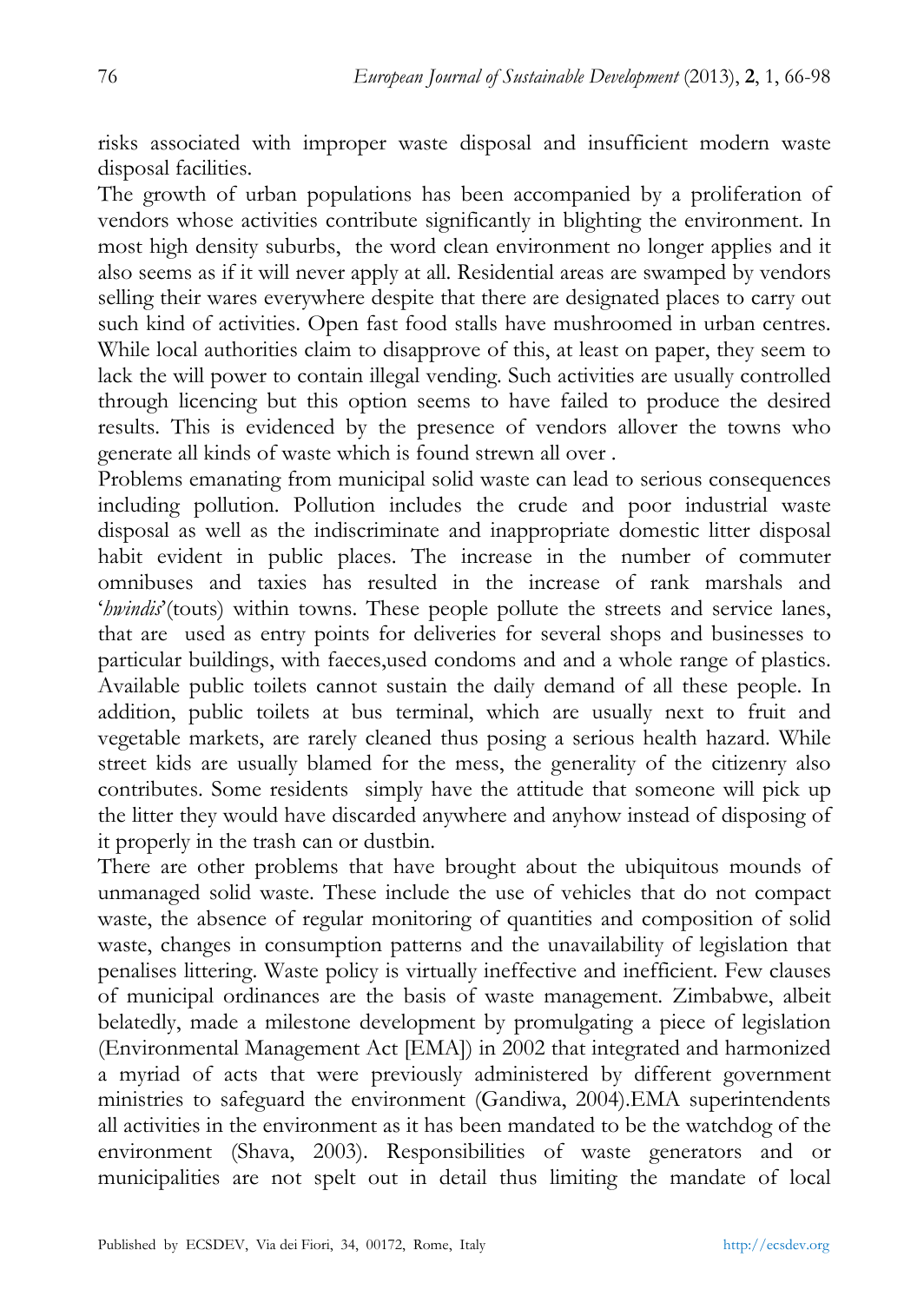authorities. The ever increasing waste, cost ineffective legislation and inefficient institutional image have made solid waste a very challenging task for local authorities. The situation demands a paradigm shift, from the existing waste management regime, to one where perhaps local authorities, the private sector and the community can collaborate as stakeholders to improve the situation.

The dilapidation of the living environment in urban centres has raised many questions than answers for the responsible authorities. In spite of the dollarisation of the economy, waste management has not improved to its previous level. Local authorities are still in a vulnerable position with respect to fulfilling their obligations as indicated by the erratic and infrequent waste collection. They are still struggling to fulfill most of their functions despite the improved economic conditions since the formation of the inclusive government in 2009. The task of collecting, treating and disposing of solid waste presents complex technical challenges. It too poses a wide variety of administrative, economic and sociocultural problems that must be managed and resolved in the country's urban areas.

Filthy habitats are evident when people thoughtlessly make a mess of public utilities, office premises and streets, parks and neighborhoods. An outcry by ratepayers, demanding an improved service delivery resonated in many towns but this came to naught. Although third world countries spend between 20%-40% of municipal revenues on waste management, this is often unable to keep pace with the scope of the problem.

# **4. Whither Zimbabwe? Way forward for Effective Waste management**

The general assumption is that solid waste management should be done at town level. As a result, only end of pipe solutions have essentially been tried. Thus solutions to the waste problem are attempted at the final stage of waste's cycle of causes and effects. With respect to urban waste, it means focusing on waste disposal rather than waste reduction at source, recycling or reuse. Such an approach misses the forest for the trees in attempting piecemeal solutions to the waste problem instead of taking a holistic long-term approach. There is need for a change in the existing waste management regime. A number of critical actions need to be taken at household, commercial enterprise, neighbourhood, town and national levels.

Robust public awareness campaigns on the need to properly dispose waste are vital. In order to raise awareness of the litter problem in our communities, the media could play a key role. Radio, Television and Press could be used to disseminate material on litter. Municipal Public Relations Departments should engage the media as much as possible on the subject. Various messages, running on different themes, targeting various audiences would need to be compiled. Such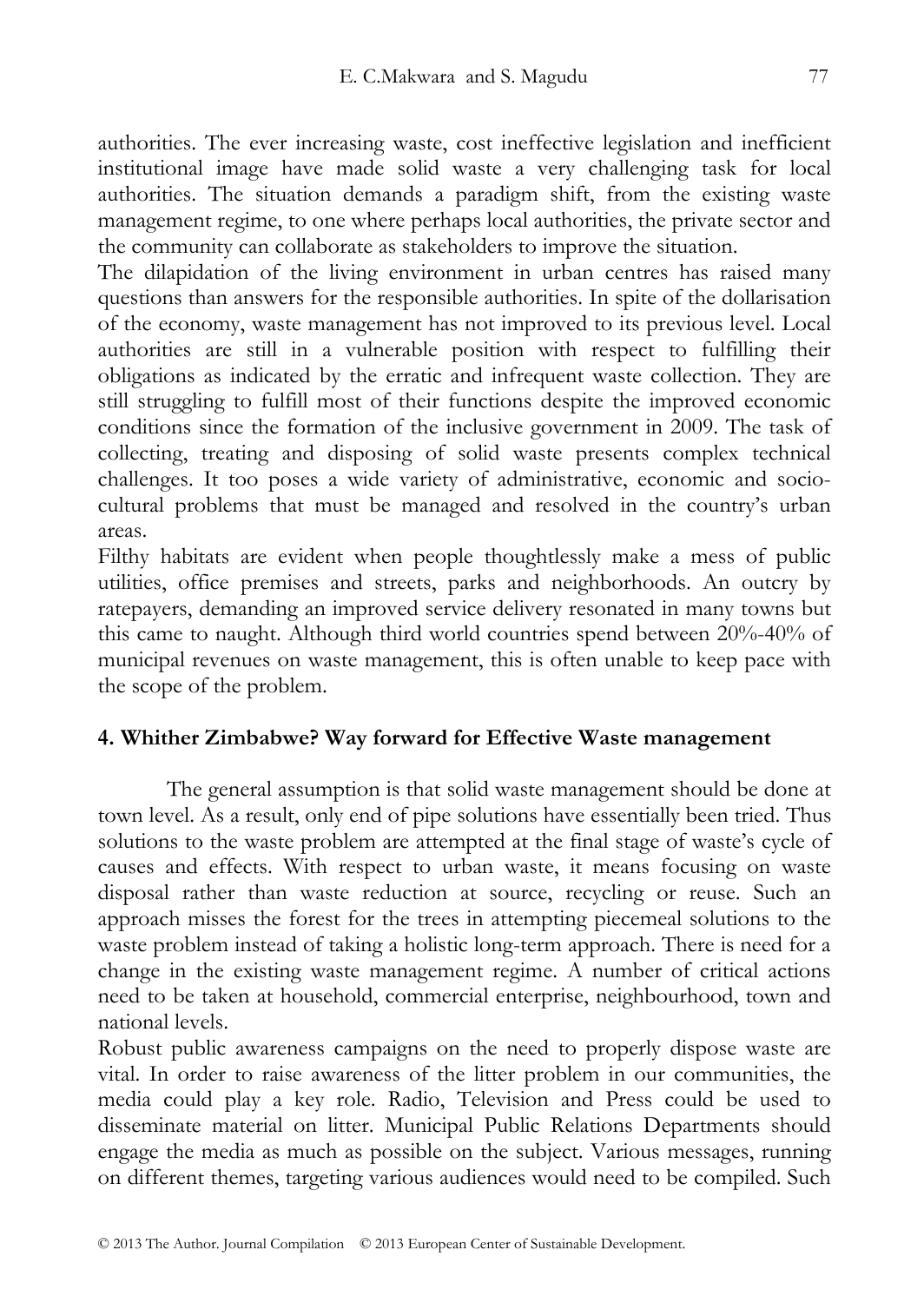campaigns should be designed to sensitize the public to appreciate that littering is shameful and that there is value in reducing, recovering, recycling and reusing waste. Prominent figures, specialists and special interest groups could be featured in anti-litter campaigns such as radio talk-shows on litter. Zero litter jingles could be created and featured on radio as often as possible. Billboards featuring prominent social figures in zero litter adverts can be erected in urban centres and along major highways. In addition, zero litter generation primary school essay competitions could be launched. At secondary school level, open talk on litter competitions could be encouraged. The formation of zero litter Zimbabwe school clubs could also be launched while musicians can be approached and asked to make zero litter Zimbabwe part of their performance routine. Flyers and Council Health Departments' outreach programmes could come in handy.

Litter is a state of mind so it is the mindset that is the root of the problem. It is directly related to the character of a nation. In order to address the litter issue, there must be a change in the public's perception of litter. People should improve communities they live in. This can be achieved through the media and social networking besides emphasizing the importance of public social responsibility. Many corporate bodies have invested thousands of dollars in clean-up events. These noble initiatives only have short-term effects on communities. There is need for lasting solutions. If litter is a state of mind, a moral issue directly related to our character as a nation, the nation should seek to change the public's attitude towards refuse disposal. The answer to the country's litter woes lies in people's mindset and restoring in people a sense of pride in their country so communities should be incorporated as collective effort is required in this regard. Although clean-up events are necessary, it is important to focus on zero tolerance to litter. School teachers and school children should be key players in the community education drive. Even more importantly, attention should be focused on recycling strategies and options. Perhaps the 'separate-at-source' system could be introduced as councils seek to address the litter scourge that has for a long time bedeviled the country. This could provide the ultimate solution considering how litter has managed to make the country lose its previous luster. Target populations should be churches, schools, entertainers, and prominent figures in communities, commuters as well as the corporate sector. The NGO community, government, relevant government ministries, environmental bodies and the general public need to be incorporated. Zero litter training seminars could be held in urban centres starting with big metropolitan centres. Such a programme would have to reach school children who can then initiate zero litter generation clubs. However, there is need to start by addressing refuse collection and disposal infrastructural deficiencies perhaps through close partnerships with local authorities and stakeholders.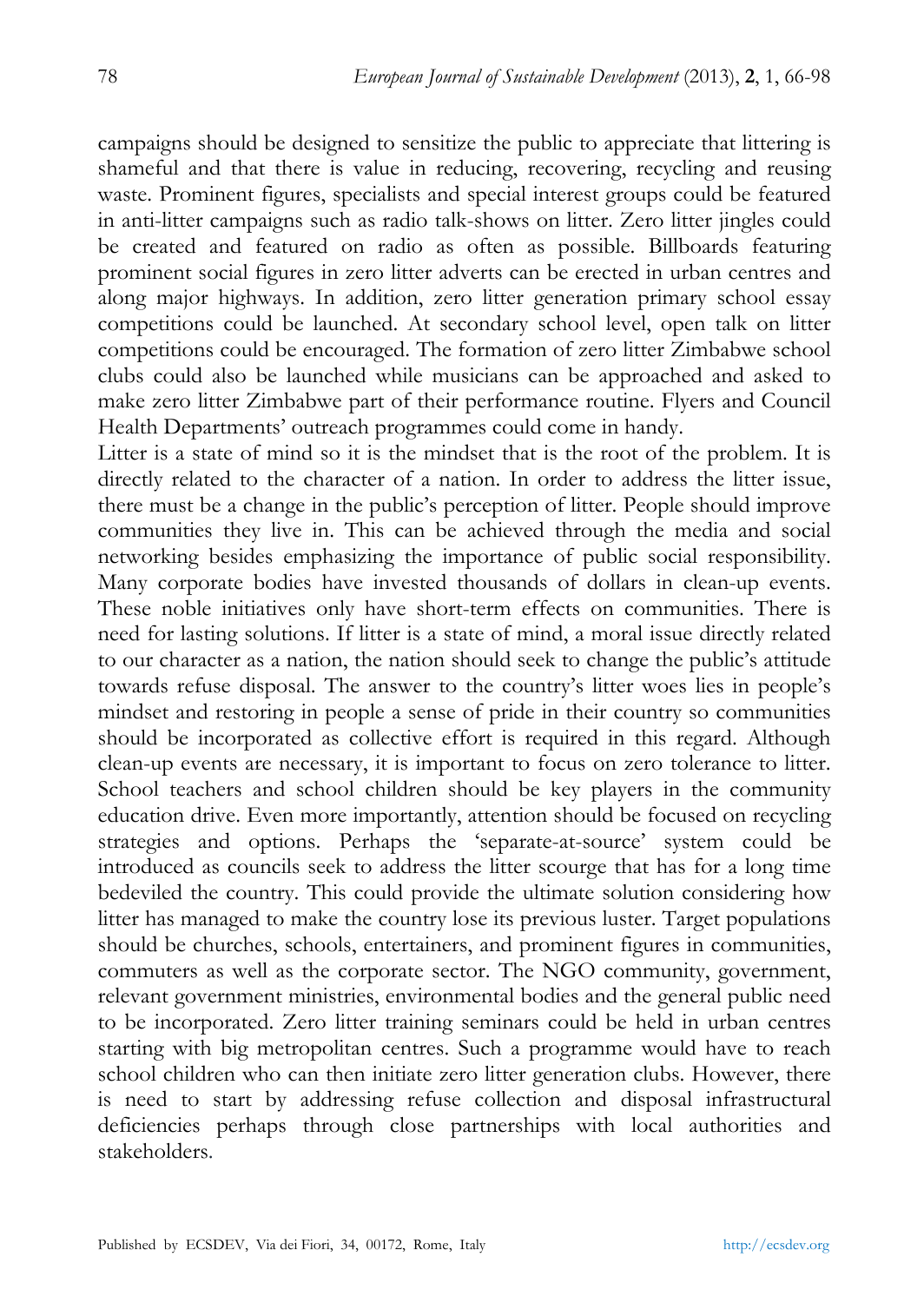Waste disposal baskets, refuse drums and trash cans should be visible on the streets, roads, parks, highways and other public places. These facilities were once in place but they have largely been vandalised, ignored or abandoned. Their animations could be used to indicate that they are meant for waste disposal. Demonstrations and illustration of proper waste disposal can be shown repeatedly on television, webs, billboards, radio jingles, flyers and local announcements. The hazardous and toxic effect of environmental pollution could be demonstrated by the unpleasant sight and offensive nature of domestic sewage and industrial waste, city drainages and open waters.

Environmental damage and detrimental effects that often result from improper disposal of non-readily biodegradable materials such as plastics, nylon, bags ,tins, cans ,glass and metal objects among others, are immense but immeasurable. To help the situation, industrialists could initiate promotions and declare incentives for the collection of throw-away packs. Better still, they can help in environmental cleaning and sanitation programmes by providing, along with their products, guidelines on how to properly dispose their by-products or packs (Intergovernmental Panel on Climate Change, 2006). They can also provide trash cans with their logos for doing so, thereby not just helping to manage waste but also advertising their products.

#### **4.1 Policies Meant to Facilitate Effective Waste Management**

Another important measure would be for both central and local governments to craft and invoke policies, regulations and laws that are meant to implement the polluter-pays principle. This would complement waste management initiatives by waste generators themselves. Composting initiatives could be promoted through government policy on waste management, particularly organic waste management. A portfolio policy on intervention to solve the problem would demand and dictate that resources be marshalled to solve the problem. While a legislative framework for managing waste is in place in Zimbabwe (EMA), there is no enforcement. There appears to be an apparent reluctance by government departments to prosecute local authorities that violate provisions of the legislation. The implementation of EMA has been quite lethargic as indicated by the small number of offenders who have been either fined or tried for contravening the law. Another legislative weakness is that fines prescribed are too low, rendering effective enforcement difficult. The fines and sentences imposed for flouting the law are not deterrent enough. Interestingly, EMA provides for environmental entitlements for example the right to a clean environment, yet these rights are not enshrined in Zimbabwe's constitution and are difficult to enforce. Worse still, the intended beneficiaries of the entitlements are not aware of these rights hence the need for environmental education and awareness to ameliorate or better still circumvent the problem.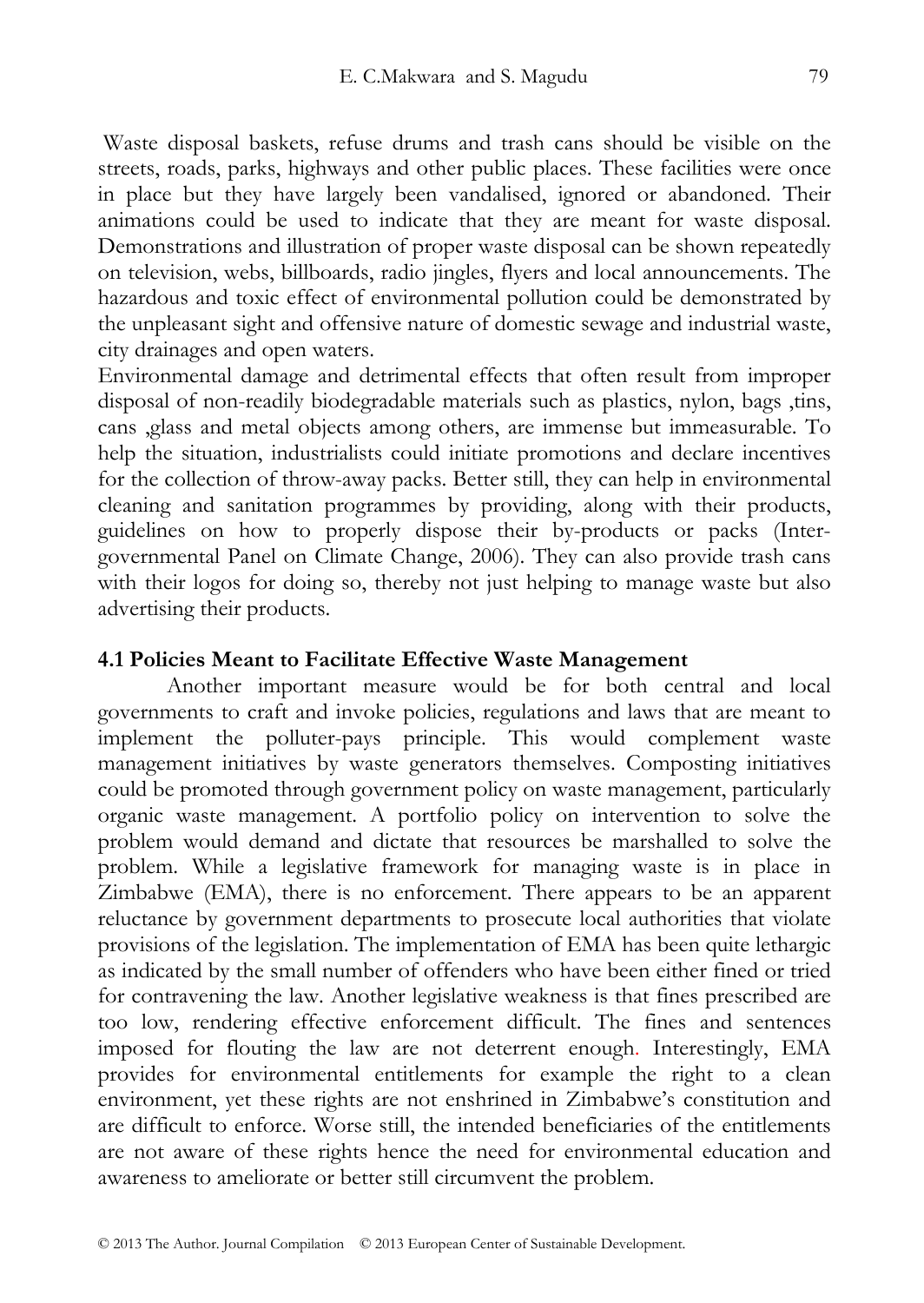Current legislation emphasizes end-of-pipe solutions rather than tackling them at the source via waste minimization through reduced product packaging by manufacturers and supermarkets selling, rather than giving plastic paper bags free. Statistics show that we throw away 20% of the food that we buy (http://www.gdrc.org/ucm/waste/3r.html.).Left over 'sadza' could be brewed into traditional maheu, instead of buying commercial maheu. Left-over food could be fed to domestic animals like pigs, dogs and chicken while old clothes can be stuffed into pillows rather than throwing them away.

EMA makes provision for waste management standards and regulations but these are not yet fully operational. Various estimates say urban waste collection is estimated to have dropped from at least 80 % (in the mid 1990s) of waste generated to as low as 30% in large and small towns throughout the country. Areas most affected by erratic waste collection are low income residential and informal settlements such as Jacha in Epworth which receive no formal waste collection at all. At least 70% of the collected waste is crudely tipped at open dump sites, 90% of which do not meet basic environmental standards (Tevera et al, 2003).

Globally, the UNDP estimates that more than five million people die each year from diseases related to inadequate waste disposal systems. In Epworth, there has been a recorded increase in cases of sanitation-related diseases such as diarrhoea, typhoid and dysentery and all of these arise from urban waste mismanagement. Curing affected people is far more expensive than preventing the diseases through effective waste management. For all the diseases analysed, there were gradual increases in their frequency of occurrence between 1999 and 2001 followed by steady decreases in 2002.However, since 2003, sharp increases were recorded (Chikuruwo, 2005).

 The UN Centre for Human Settlement says between 25% and 55% of waste generated in large cities is collected by city authorities (http//www.gdr.org/ucm.waste/key factor html 04/08//10).Significant waste reduction takes time to achieve and requires large numbers of households to change their consumption patterns and daily habits. Households can compost their organic waste for their own use. In composting, micro-organisms decompose organic materials under certain conditions and reduce waste significantly. Composting can be applied at various scales from individual household up to large controlled facilities.

Compost can be sold or even given for free to farmers in the neighbourhood. Biodegradable waste like food and yard waste from households, institutions and small businesses can be reduced via composting thus minimizing their impact on the environment. It has been argued that mechanical biological treatment (MBT) can reduce the volume of waste by 40%. This process entails a group of hybrid methods where re-assorted waste undergoes pre-treatment before disposal in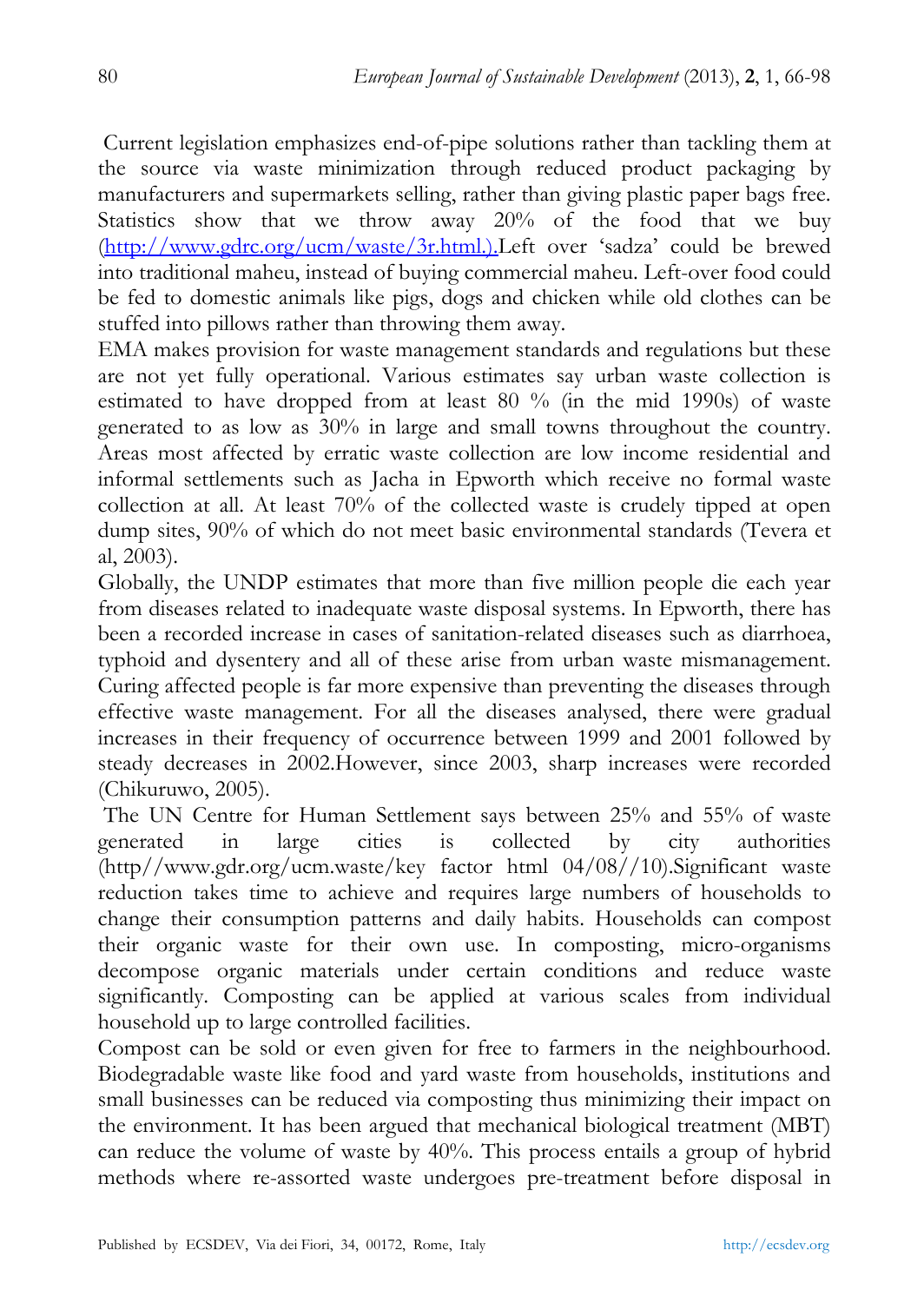landfills.MBT includes mechanical separation where recyclables like plastics and ferrous metals are removed and the organic fraction gets biologically treated. If the treated, waste may end up containing low levels of pollution. It can then be used for landscaping instead of being disposed in a landfill. Overall, composting produces a pathogen-free residual product that can be used for improving soil structure and the soil's water–holding capacity or adding nutrients to the soil. Composting residuals can be used as a resource for households or municipal governments if farmers are prepared to pay for the compost. This route has been tried and tested in the rural areas for a long time. Although risks such as bad smell, release of greenhouse gases and vector-borne diseases can occur if not properly managed, composting is neither complicated nor an economically unrealistic alternative compared to landfills. Composting can be labour intensive and therefore generate more jobs. It too requires low investment making it particularly attractive and suitable to introduce at very small scales. It is highly suitable for community driven waste management initiatives (Barton et al, 2008).

From waste management, many varied issues arise and these have multifarious and far-reaching effects on the environment -biological, chemical, physical etc. For example, decomposition of organic waste under anaerobic conditions in solid dumpsites leads to the formation of biogas consisting of 50% methane, a potent green house gases(GHG)(IGPCC, 2006).Government policy on solid waste reduction ,at all levels of the economy has relied on voluntary measures by waste generators since 1998. With this policy framework, local authorities have an important role to play in the way they manage waste locally. Government should formulate and implement policies for environmental protection. Common problems for municipal solid waste management in LDCs like Zimbabwe include institutional deficiencies, inadequate legislation, resource constraints while short and long term planning are inadequate due to capital and human resources limitations. There is need for financing Municipal Solid Waste Management, training specialists and capacity building.

Another strategy for sustainable urban solid waste management is to adopt a community based approach. New forms of civic engagement should emerge as has happened elsewhere in India, Bangladesh, the Philippines, Cambodia, Thailand and Vietnam. Community should be actively involved in the decisionmaking process of solid waste management. At community level, a communitybased solid waste management on the basis of some guidelines could be attempted. For example, the community might collaborate to improve the level of cleanliness in their neighborhood by establishing a compost plant, adopting their streets for sweeping, service drain cleaning and loading of household bins onto garbage trucks. At ward level, segregation of waste, segregated collection, selling of recyclables, composting of organic wastes and its marketing and monitoring schedule could be adopted as project steps. It is important to recognize that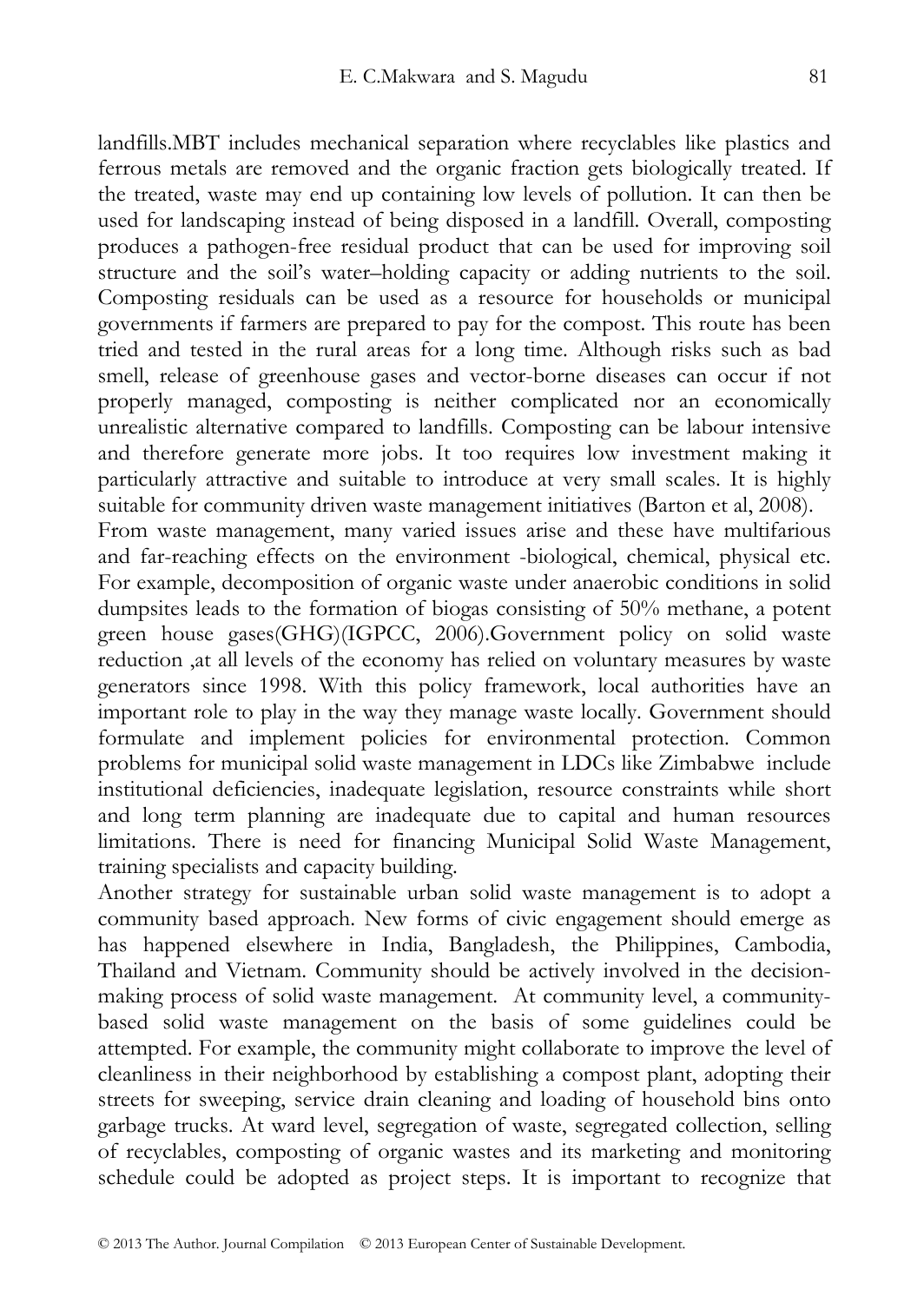government support and acknowledgment is imperative in community-based initiatives. This can increase public trust and the legitimacy of the initiatives. While local authorities can take a leading role to institutionalize the informal communitybased activities within their formal waste management, effective decentralization and stakeholder participation can make solid waste management more flexible, efficient and responsive to local requirements and potentials.

# **5. Devolution of responsibilities, authority and decision-making**

Looking at the life cycle of waste and reducing it at source at as many stages as possible can help to provide for alternatives and more sustainable ways of addressing the problem of urban solid waste management. Waste reduction can be achieved through recovery, re-using and recycling. Banning use of plastic bags, working with manufacturers and retailers to reduce packaging materials and using recyclable materials or home-based composting thus minimizing waste generation at source stage is also another useful strategy. Sorting waste at source and recycling and extracting methane (CH4) from landfills reduces waste at the collection and disposal stages. If all these strategies are employed, councils would register significant reductions in the waste that eventually reaches dumpsites, landfills and thus extending their life span and reducing street collection and disposal costs.

A necessary concurrent attitudinal change required is to adopt a "trash is treasure/cash" "or "waste is wealth" and "refuse is resource attitude". If such an attitude is adopted, a significant decline in waste to be collected and disposed can be achieved hence reducing the frequency of collection thus management costs. Estimates from several towns and cities of developing countries of Asia and the Pacific show that as much as  $20\%$  -30% of waste generated in cities is recycled by the informal sector (UNESCO Economic, and Social Council, 2006). This amount could be increased significantly. It would be even better if the informal sector recycling system comprises several categories of waste pickers who collect recyclable waste from households, dumpsites and municipal landfills. In Cambodia, China and Thailand, food waste is collected for animal feed on a relatively large scale (UNESCO Economic and Social Council, 2006).The idea of recycling has not been fully explored in Zimbabwe and has been confined to limited materials like plastic containers, etc. In addition, the public is not allowed access to rubbish dumps. There is need for public awareness on the idea of recycling, again, tapping on traditional knowledge so as to foster a sense of ownership among the public. Once the public is aware of the fact that unmanaged waste is their own disadvantage, they may get motivated to address the problem through maybe policing each other, reduction and reuse.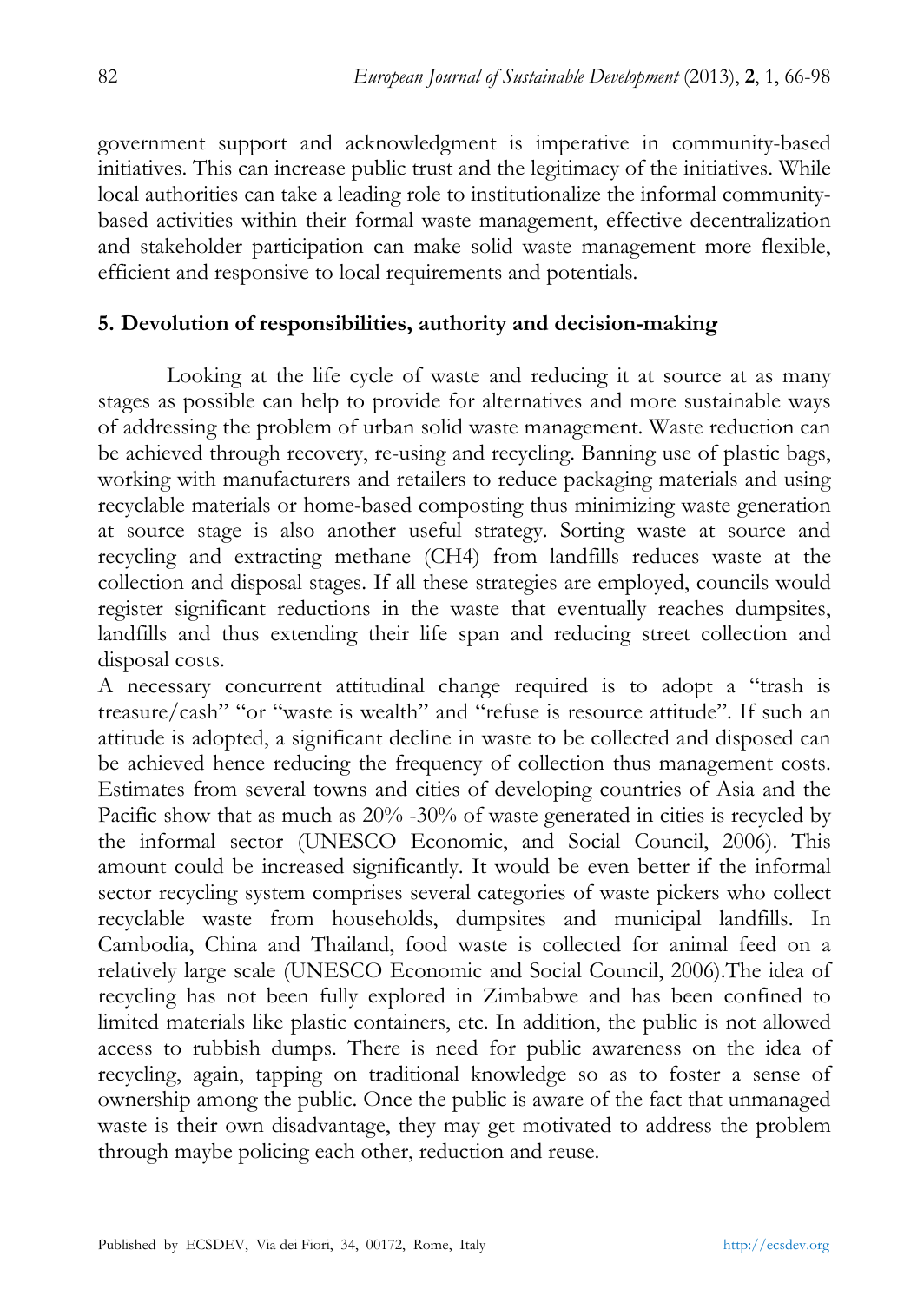Waste reduction at source should be regarded as the first step in the waste management hierarchy and this can go a long way in protecting the environment in a sustainable manner. Practical ways of reducing waste should be promoted at household, commercial and industrial levels (See Table 2).This suggests waste segregation at source which is critical in reducing waste going to the landfill. Segregation of waste should be done effectively and efficiently in an appropriate manner whether at home, office or industry. Segregation is vital to all the successive waste hierarchy components (recover, reuse, recycle and reduce).

| <b>DOMESTIC</b>                       | INDUSTRY/COMMERCE                       |  |  |
|---------------------------------------|-----------------------------------------|--|--|
| Purchase things with less packaging   | Change inputs-use resources<br>more     |  |  |
|                                       | efficiently                             |  |  |
|                                       |                                         |  |  |
| Purchase things that do not go out of | Change process-change layout if current |  |  |
| fashion quickly                       | one is inefficient                      |  |  |
| Purchase durable items that will last | Change outputs-design new control       |  |  |
| long                                  | systems; separate waste materials for   |  |  |
|                                       | resource recovery                       |  |  |
| Purchase refillable items             | Use less disposable items for example   |  |  |
|                                       | paper cups, disposable plates           |  |  |
| Bring a shopping bag instead of       | Make few copies of a document to share  |  |  |
| buying or asking for a plastic or     | instead of making a copy for each       |  |  |
| paper bag                             |                                         |  |  |
| Cook just enough food for the meal    | Buy just enough food and drinks for     |  |  |
|                                       | meetings, seminars conferences events   |  |  |
|                                       | Print both sides of the paper           |  |  |

Waste could be segregated as follows:

- biodegradable kitchen waste, vegetables, fruits, flowers, leaves, dust. Some of the bio-degradable material can be used directly as feedstock for the production of biological and chemical conversion products.
- recyclables plastics, paper, glass, rugs, rubber, leather, cartons, rexene. These can be either reused directly or indirectly or reprocessed. There are certain waste items which should be handled carefully e.g. old medicine bottles, paint cans, chemical containers, pesticide bottles and batteries among others.

Councils can advise hotels and restaurants to strictly adhere to the segregation of dry and wet waste and to keep them clean. At household level, such separation can be encouraged and be incorporated into urban councils' bylaws. One way of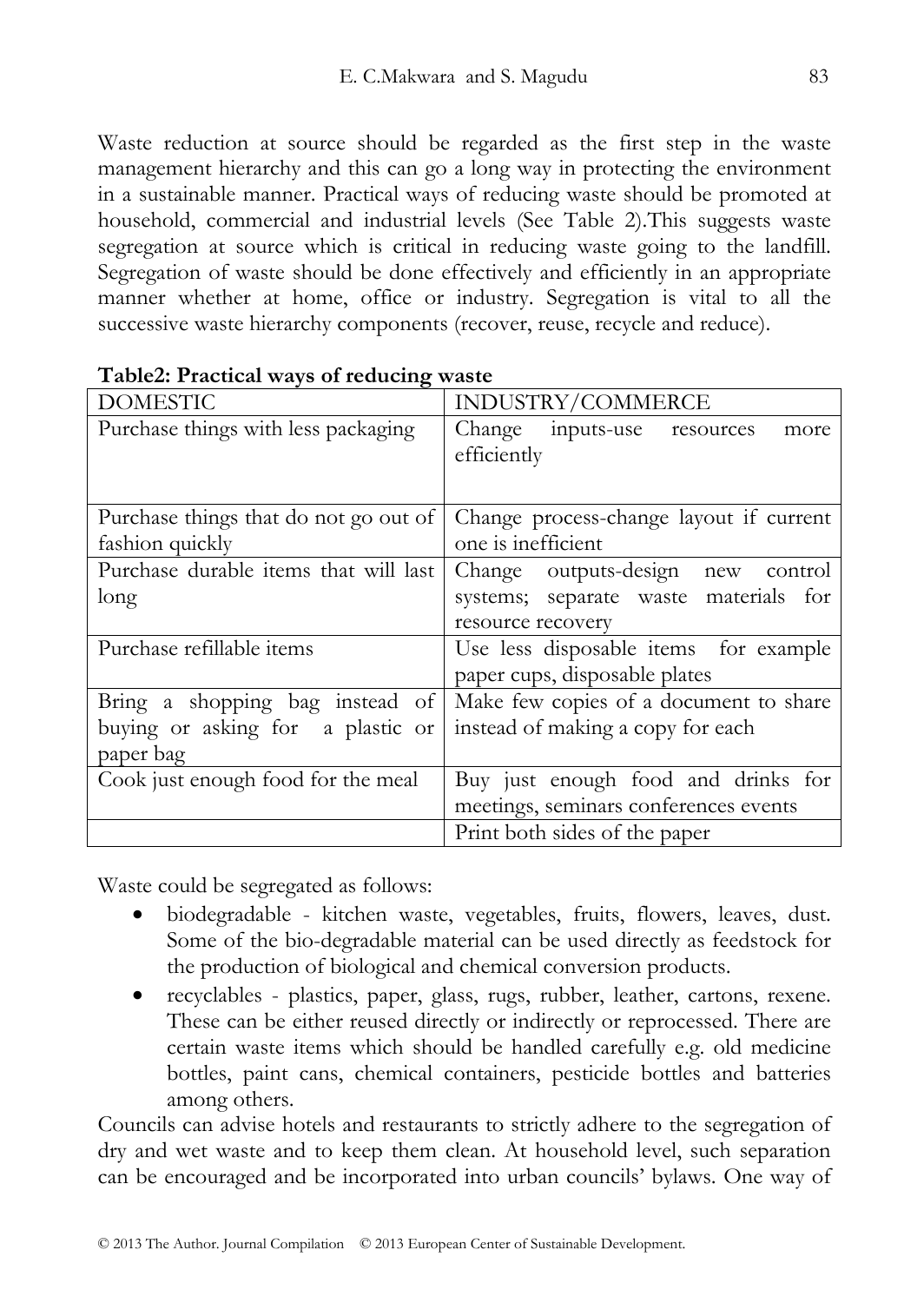enforcing both reduction and separation would be to require every household to uploading their refuse bins onto refuse collection vehicles. Irene (2008) posits that the kitchen is the main source of waste production so it should be target number one for reduction via separation. Households could keep small containers to store waste in the kitchen and hand these to the collection crew who then dispose them in collection vans and return empty containers. Currently, mixed wastes are collected from households. Separation at source into organic, inorganic and hazardous wastes is not being practiced. In the long-term, delivery of household waste to landfills is not sustainable. The availability of suitable landfill sites is highly limited in most urban centres and land is needed for other purposes. Potentially valuable resources are lost when buried in landfills. Surrounding soil, plants, surface and underground water may be contaminated by substances leaching from the site and the degradation of organic materials generates CH4, a powerful greenhouse gas.

Besides their statutory obligations, local authorities are motivated by political concerns to provide solid waste services. They are lacking in both financial and institutional culture to train their personnel to build knowledge and capacity in waste management. Poor government policy and response, lack of political priority and transparency in budget use, bureaucratic and top-down approaches in decision-making have made solid waste management a complex activity. Substantial portions of budgets are devoted to collecting, transporting and disposing solid waste. Focus is on end-of-line solutions that are capital and technology intensive and therefore costly.

Local authorities should be innovative and pro-active in the way they manage waste. There is need to explore alternative options of waste management and also to initiate waste management programmes rather than sticking to refuse collection and disposal only. For a start, local authorities could get into partnerships for service delivery. Such partnerships should have a technology transfer component to ensure sustainability in the event that partners withdraw.

Local authorities are not aware of the quantities of domestic and industrial waste generated or the cost of service delivery. Consequently, refuse charges are not a reflection of the quantities generated or the cost of service delivery. It may be advisable to tie the charges to the quantity of waste generated. It may be necessary for local authorities to charge cost recovery refuse fees for sustainability. To this end, there is need to engage stakeholders in discussion and in these, there is need for openness and sincerity.

In community participation and the involvement of Community Based Organizations to eliminate illegal dumping, priority attention should be given to areas with high population densities. Furthermore, waste management systems from generation to disposal should be developed. There too is need to create a platform for creative and purposeful stakeholder engagement and participation in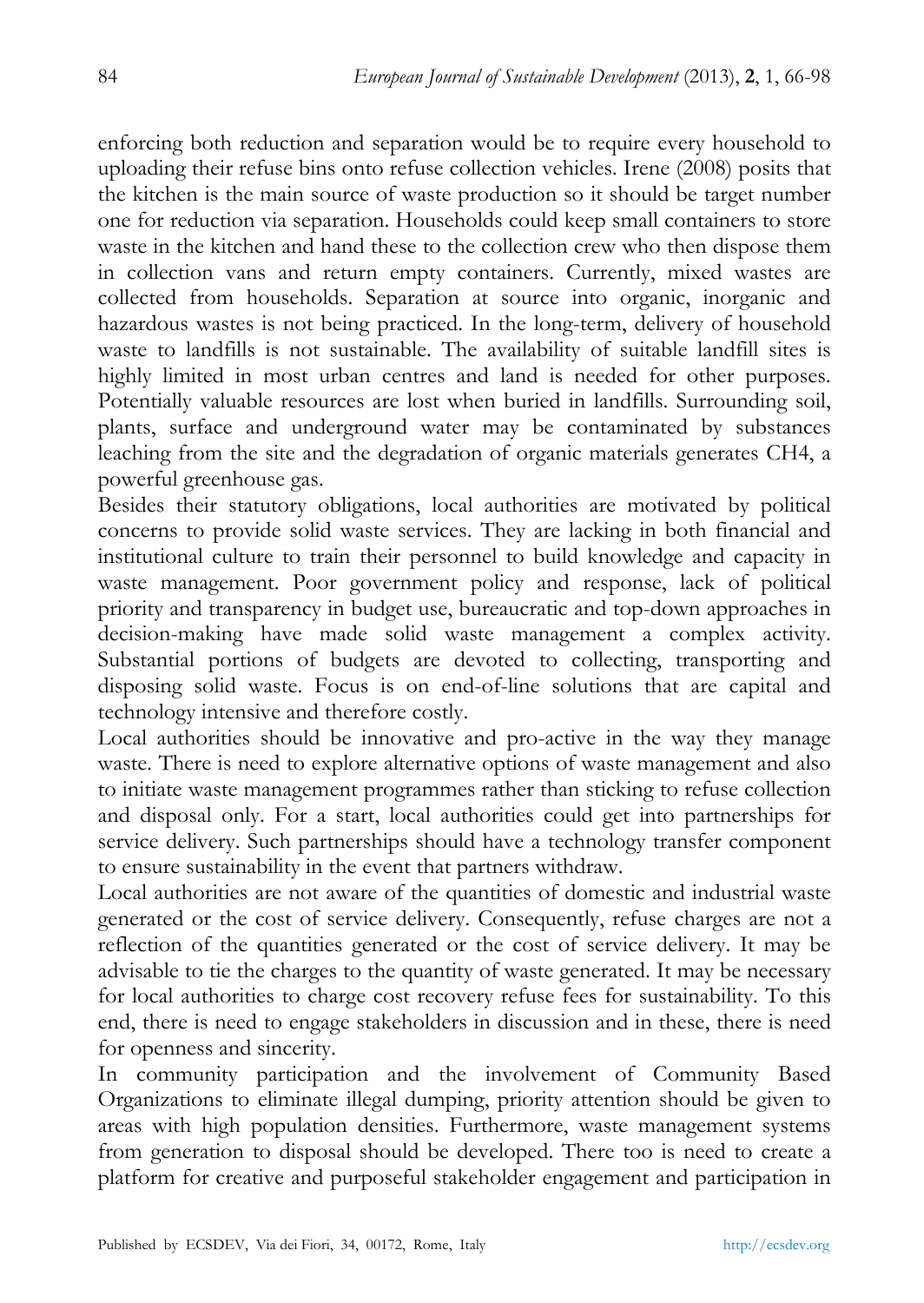order to come up with practical solutions to the waste management challenges. Focus should be squarely placed on exploring ways of solving the problems rather than apportioning blame. There is need for stakeholder appreciation and contribution to the quest to find lasting solutions; after all, waste issues are best articulated by waste generators themselves.Chikuruwo (2000) posits that dependency on external assistance for development seems to have induced a worrisome degree of lethargy on our institution of development. It should be our collective responsibility to resolve to eradicate this mentality completely so that we become masters of our own destiny. Dependency tends to disable.

Following the donor pull out it dawned, in a painfully hard way to most development stakeholders that overreliance on external assistance at any level and for any purpose is pregnant with the potential of severe peril. There is need to recognize that the essence of decentralization of the local government system, *inter alia*, is to bring the citizenry closer to the decision-making processes and allow participation thus inducing a sense of ownership with respect to financial, human and material resources. This should be understood against the background that members of the public do themselves a lot of disservice by failing to adopt and nurture a culture of cleanliness. The environment belongs to everyone and therefore to nobody, hence it is treated as common property. Consequently, litter is thoughtlessly, recklessly and carelessly strewn all over in the mistaken belief that someone will clean it. The all-too-familiar Hardin's (1968) thesis "The Tragedy of the Commons" thus applies. Enforcement of anti-litter and refuse collection and management bylaws by local authorities is weak in part due to manpower levels. The absence of Municipal Courts specifically charged with the responsibility of trying and meting out punishment on municipal law offenders is yet another hindrance on the war against garbage disposal control in most urban areas (Chikuruwo, 2006) .This is compounded by the absence of arresting powers on municipal police which has severely compromised their effectiveness in bringing to book municipal offenders. Apart from issuing tickets, the municipal police merely exercise citizen's arrest powers without necessarily dealing with the offence decisively and conclusively.

At community level, organized groups working closely with local authorities to coordinate the safe disposal and management of garbage arising from residential areas can play a significant role. It might be rewarding to create investment portfolios at councils which would be responsible for strategizing on income generation as is provided for in section 221 of the Urban Councils' Act (CAP 29:15).A focused and competently manned council investment portfolio has the potential of specializing in projects that would expand the revenue base of council while at the same time luring investment into the council's area of jurisdiction. According to Muza (2006), charging cost-effective and economic tariffs for services rendered is the way forward. There is need to explore Integrated Waste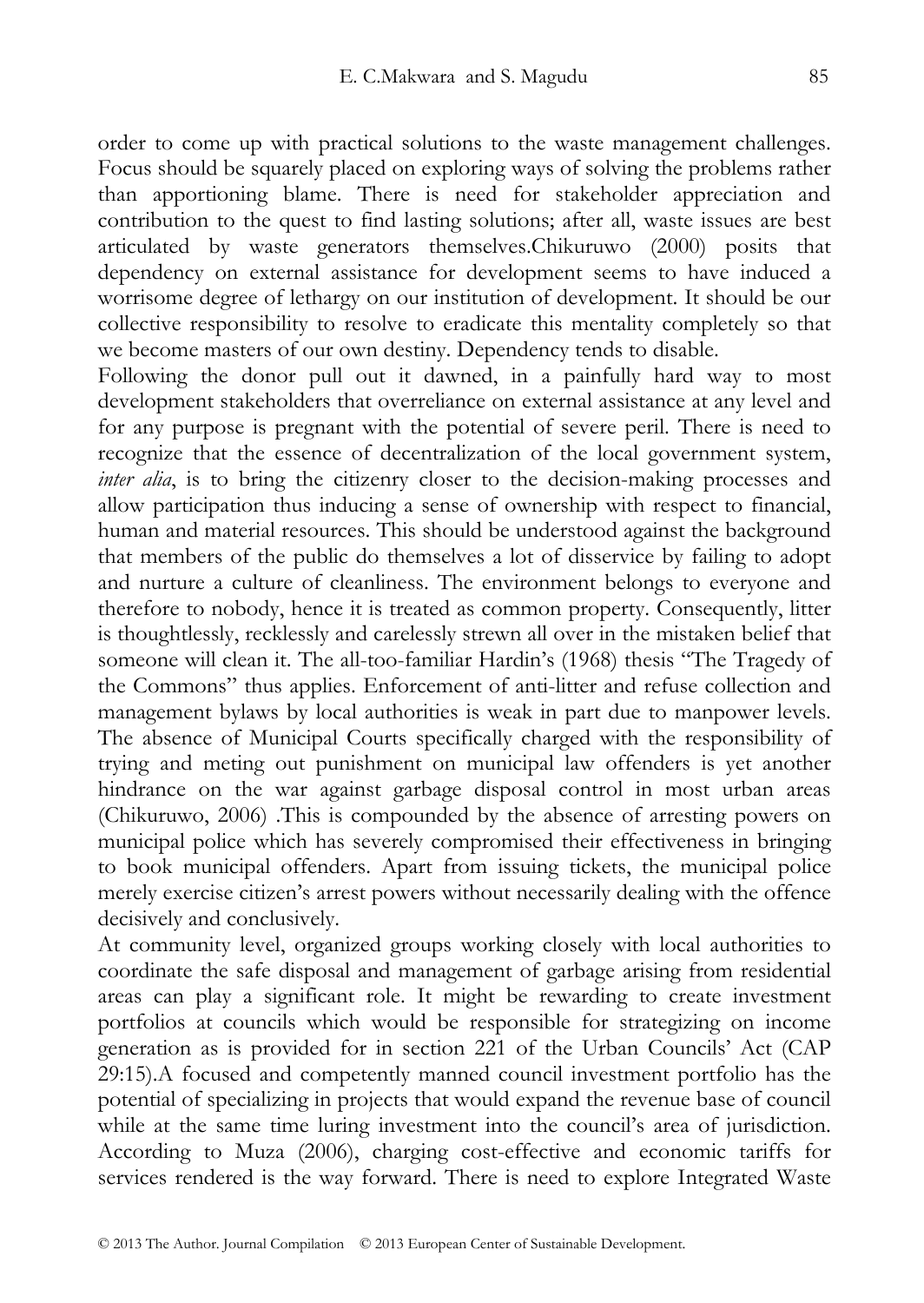Management Systems to include recycling and waste conversion through strategic partnerships with the corporate world. In addition, it is necessary to seek outside funding to help recuperate the existing fleet, equipment and plants. In doing so, there is need for a zero tolerance to corruption which has come to reside with town councils and the country as a whole.

 A case in point is when Harare City Council sought to augment its refuse collection fleet. Under controversial circumstances and against the advice of an internal evaluation that spare parts for tractors were not available, the Commission running Harare City Council went ahead and purchased twelve tractors from China. Newspaper reports say all the tractors broke down less than seven months after delivery.

## **6. Policy**

The country needs to develop a national waste management policy, complete with a vision, mission, strategy and action plan. The strategy is to be based on creativity and should be results-driven because some of the problems are a result of lack of creativity by responsible authorities. Besides, relations between the parent ministry and local authorities need to be improved. The parent ministry and local authorities should stop concentrating on their differences and work together in solving environmental challenges bedeviling urban councils. The parent ministry should improve on its supervision of local authorities and not wait for disasters such as the catastrophic 2008 cholera outbreak to happen before it takes action.

Local authorities are urged to engage and encourage communities to take up recycling projects for income generation and sustenance. Councils should support small to medium enterprises that process recyclable waste and waste to energy conversions. Local authorities should also engage in public awareness and education campaigns. They too should cascade responsibilities to communities and other stakeholders. Chari (2006) argues that the community should reduce waste generation and reuse some of the waste at generation and storage stages over and above separating waste at source. Environment Africa's waste separation activities in Mabvuku and Tafara (Harare) have been an eye opener and a wakeup call to local authorities to be visionary. Environment Africa has been distributing flyers, mounting workshops and undertaking campaigns and providing receptacles. Communities can also be involved in the pre-collection of waste and the collection of recyclables. It is prudent for local authorities to announce collection dates at least 24 hour in advance so as to curb indiscriminate dumping of waste when people miss collection days. There too is need to take steps to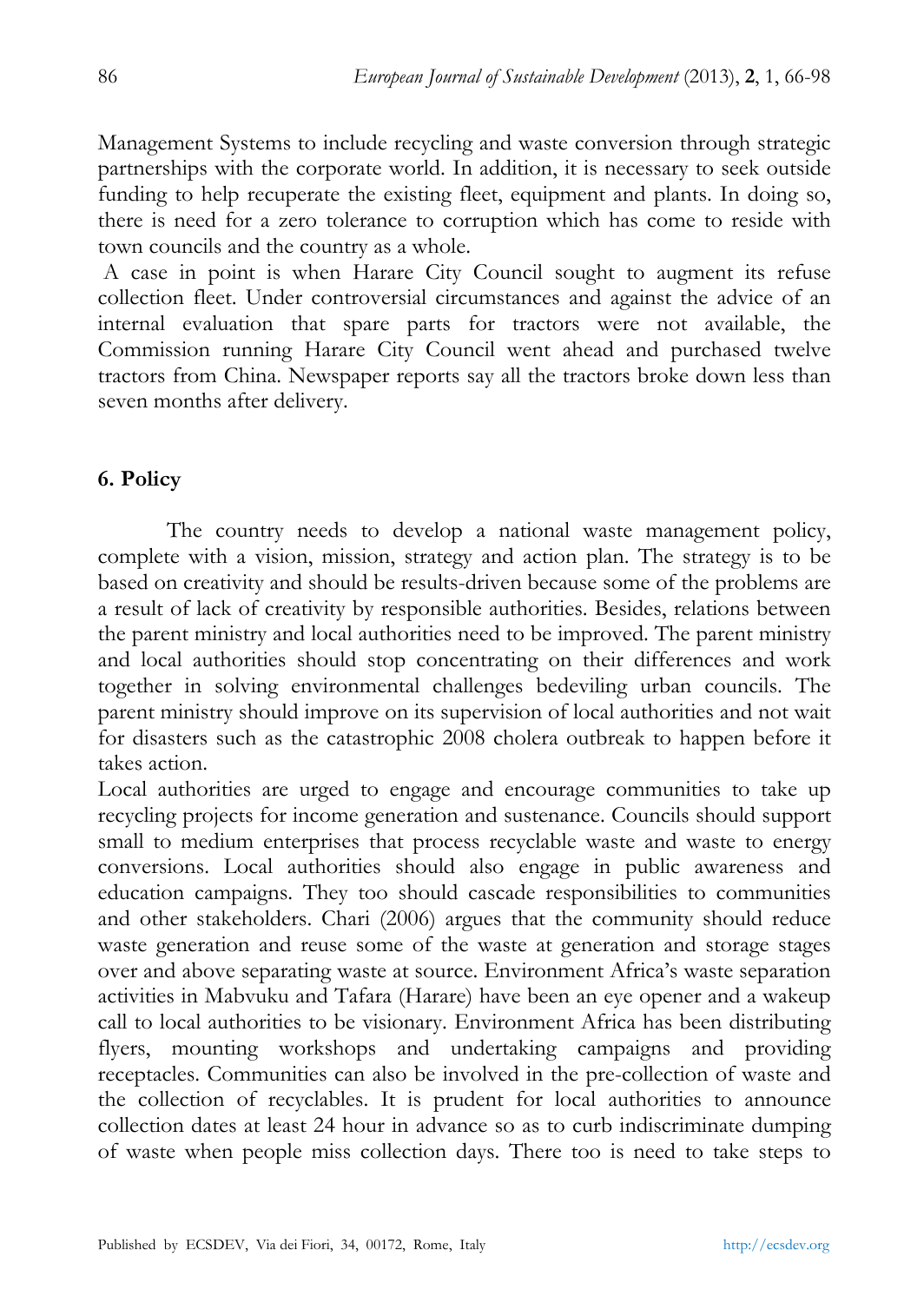reduce waste production .People should be trained in various aspects of integrated waste management as well as project management, lobbying and advocacy.

 Environment action groups can be assisted to venture into hand-made paperrecycling projects. Environment Africa has done this in Harare's Mabvuku and Tafara high density suburbs through funding for the procurement of the requisite equipment such as bins, collection cages and push carts.

Urban farmers have also been urged to use in-situ composting and backyard composts for nutritional gardens through Environment Africa's urban agriculture component. Environment Africa has been implementing recycling projects with other community groups in Bindura, Mutare in addition to Harare's Avondale and Dzivarasekwa low and high density suburbs respectively. Such projects need to be made more visible and should be expanded.

Prices paid by the national waste collection companies for waste need to be revised upwards, notably recyclable paper because as long as the prices remain low and depressed, the incentive to recycle is removed. Councils should also be lobbied to allow those with their resources to organize transport to collect waste from the suburbs to deposit at official dumpsites free of charge. Monavale residents (Harare) have been mobilizing their own resources and organizing transport to collect waste from their suburb for depositing at the city's dumpsite. Civic pressure and litigation may be applied against local authorities who abdicate their responsibility. This has been done in Mutare and Harare in collaboration with the Environment Law Association. Challenges have to be anticipated in the process. For instance, Environment Africa reports that it has encountered a number of challenges. Among the challenges are:

- lack of community awareness of environmental rights as proposed in legislation;
- lack of access to environmental information;
- poverty ,meaning that waste management is not a priority and
- negative attitude by communities and non-enforcement of laws.

A complete re-thinking of waste management is essential. In Epworth, the community is involved in waste management through a community based environmental action group and a refuse collection and recycling project. The group was formed in response to the waste management problems in the informal settlement. The group collects waste from the neighbourhood and separates the waste, recovering recyclables for sale. The initiative is sponsored by Practical Action and it received support from Epworth Local Board thereby allowing the smooth running of the project. Push-carts are used to collect waste and recovered waste material is sold to waste recycling companies. Stakeholders should come up with a national waste management strategy and guidelines which will be adopted and implemented by all local authorities in the country. There is need to network,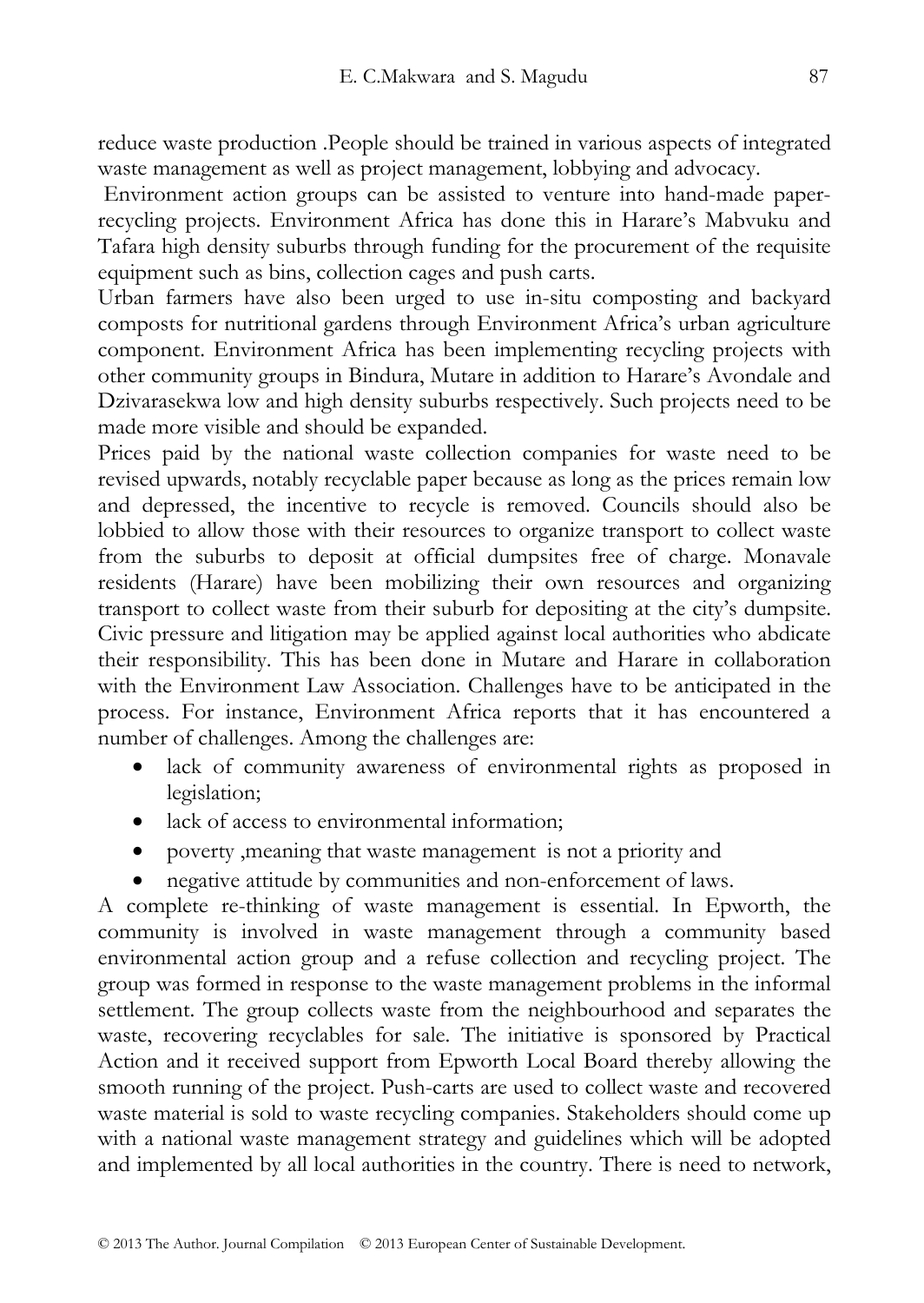cooperate and interact with the aim of finding participatory and practical long lasting solutions to the current waste management challenges. Safer Environment (2009) contends that waste reduction and raw material conservation are the most important functions of waste management.

Waste generation is a function of inefficient use of resources. In industry, it costs business money because of failure to gain the desired benefits by using more raw materials and payment of disposal costs for wastes. Besides, the environment gets dirtier, causing lots of air, land and water pollution and other related nuisances. Wastes also represent the inefficient use of services such as electricity, water and fuel which are often considered unavoidable. Other losses incurred via wastes are the purchase of wasted raw materials, management time spent on waste materials and lost revenue on what could have been a product.

## **7. Legislative Framework**

The legislative framework for managing waste is in place in the form of the Environmental Management Agency (EMA) (Cap 20:27), the supreme environmental law of the country .Environmental law in Zimbabwe criminalizes littering by individuals and companies. Anyone caught littering is liable to a fine or imprisonment. Concern has been raised about the non-enforcement of the Act. There appears to be some apparent reluctance by government departments and agencies to prosecute local authorities that violate provisions of the legislation. The slow implementation of EMA is a concern especially given that it repealed some acts. Legislation alone will not solve the waste management problems as there is need for accompanying national strategies and action plans. Local authorities should be urged to support community-based waste management initiatives rather than use bylaws to suppress them. Awareness raising and public education to mitigate negative attitudes and perceptions of waste management should also be taught at schools. It is prudent to catch the pupils at a young age, advising them that action by one person makes a difference. In addition, youngsters, together with adults should be encouraged to think globally and act locally. There too is need to establish collection and recycling centres throughout the towns and start small enterprises to process waste. Stakeholders should network and add value to projects being undertaken by partners rather than repeating the same efforts all over again.

There is need to create space for other waste management models. Local authorities should create an enabling environment for formalized waste collection and recycling. Trading in waste can also be adopted as a strategy in waste management. The idea is to reduce the waste load that finds its way into the environment and also promote waste as an asset. There could be wisdom in establishing producer–user partnerships (waste networking).Economic and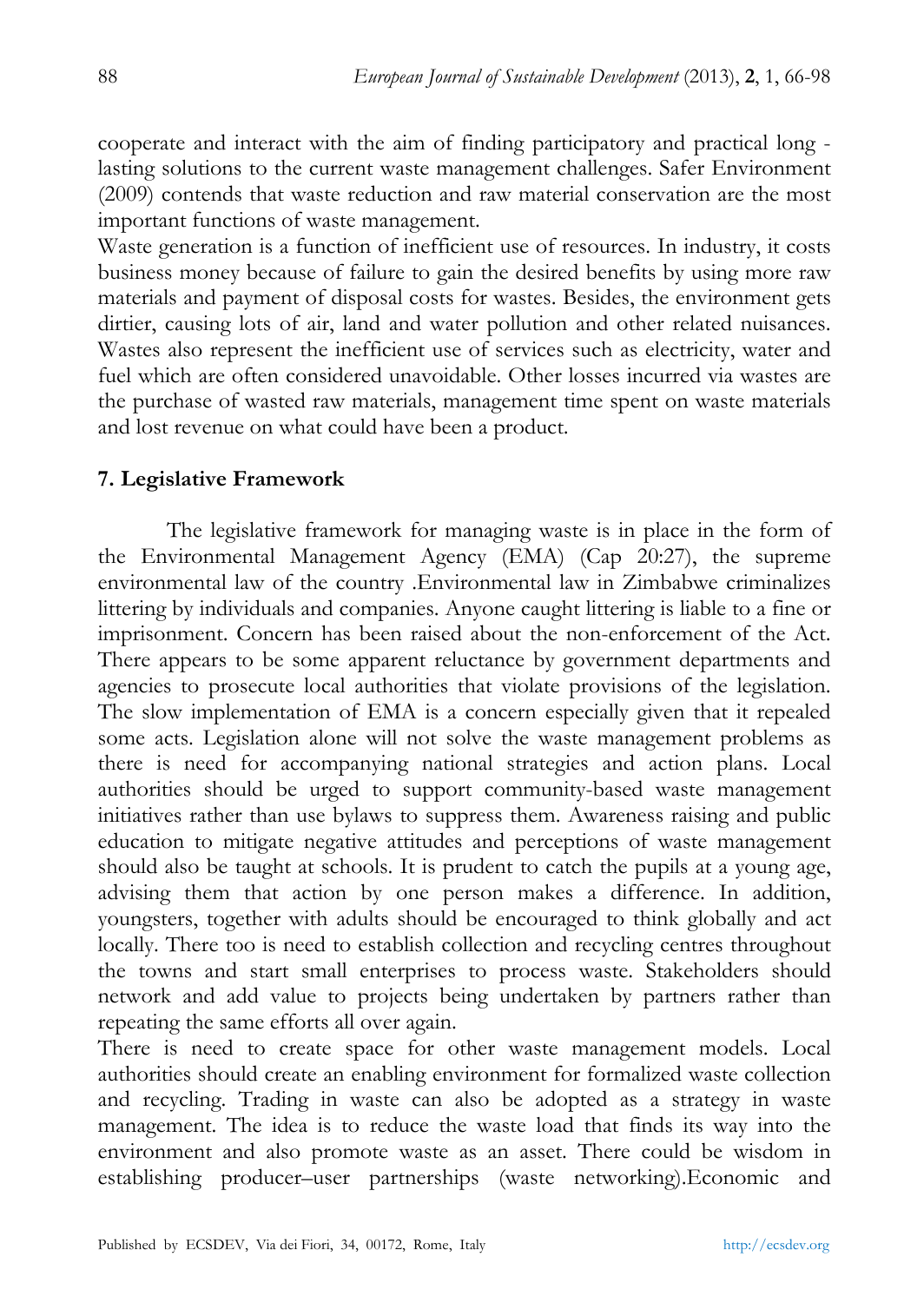environmental benefits will accrue to industries and communities. Waste minimization clusters could come in handy. These are voluntary stakeholder networks established to promote best available practices in waste management though they require some technical back up from non–governmental organizations. There is need to emphasize waste prevention and the productive use of waste.

Experience in many countries indicates that business in a range of industries can save about 10% of turnover by emphasizing waste minimization technologies. For example, it is prudent to design packaging that can be re-used, use any waste that you produce until it no longer has any value and then recycle the waste. Customers, employees and potential investors are all becoming more aware of environmental responsibility and failure to take action could affect one's business. Source reduction is identical to waste prevention. In waste management, more emphasis should be placed on the biodegradable fraction and not the recyclables in order to make action at source beneficial to municipal solid waste management. The widespread collection and reuse of everyday waste materials should provide

the sorting of waste into common types so that raw materials from which the items are made can be reprocessed into new products. Some waste management experts have argued that the present system has flaws and that a thoroughly effective waste management system still needs to be worked out. Source reduction involves efforts to reduce waste and other materials by modifying industrial production. Its methods involve changes in manufacturing technology, raw material inputs and product formation. It also entails increasing incentives for recycling. Many communities in the USA are implementing variable rate pricing for waste disposal (Also known as **P**ay **A**s You **T**hrow {**PAYT**}) which has been effective in reducing the size of the municipal waste stream. Pre-payment to induce recycling can also be instituted. Yet another way of reducing waste generated is to charge disposal fees that are proportional to the frequency of waste collection. Related to this is the idea of reusing discarded items through the principle of 'hand me down', garbage sales, composting in addition to repair, regift and up-cycle.

# **7.1 Promoting Sustainable Waste Management**

More than ever before, there is an express need for promoting sustainable waste management. This can be achieved through adopting and implementing the following strategies:

- introduce the polluter-pays principle in city level legislation;
- develop a taskforce principle at town level with representatives from public, private and community sectors;
- provide a supportive business environment for small scale recycling;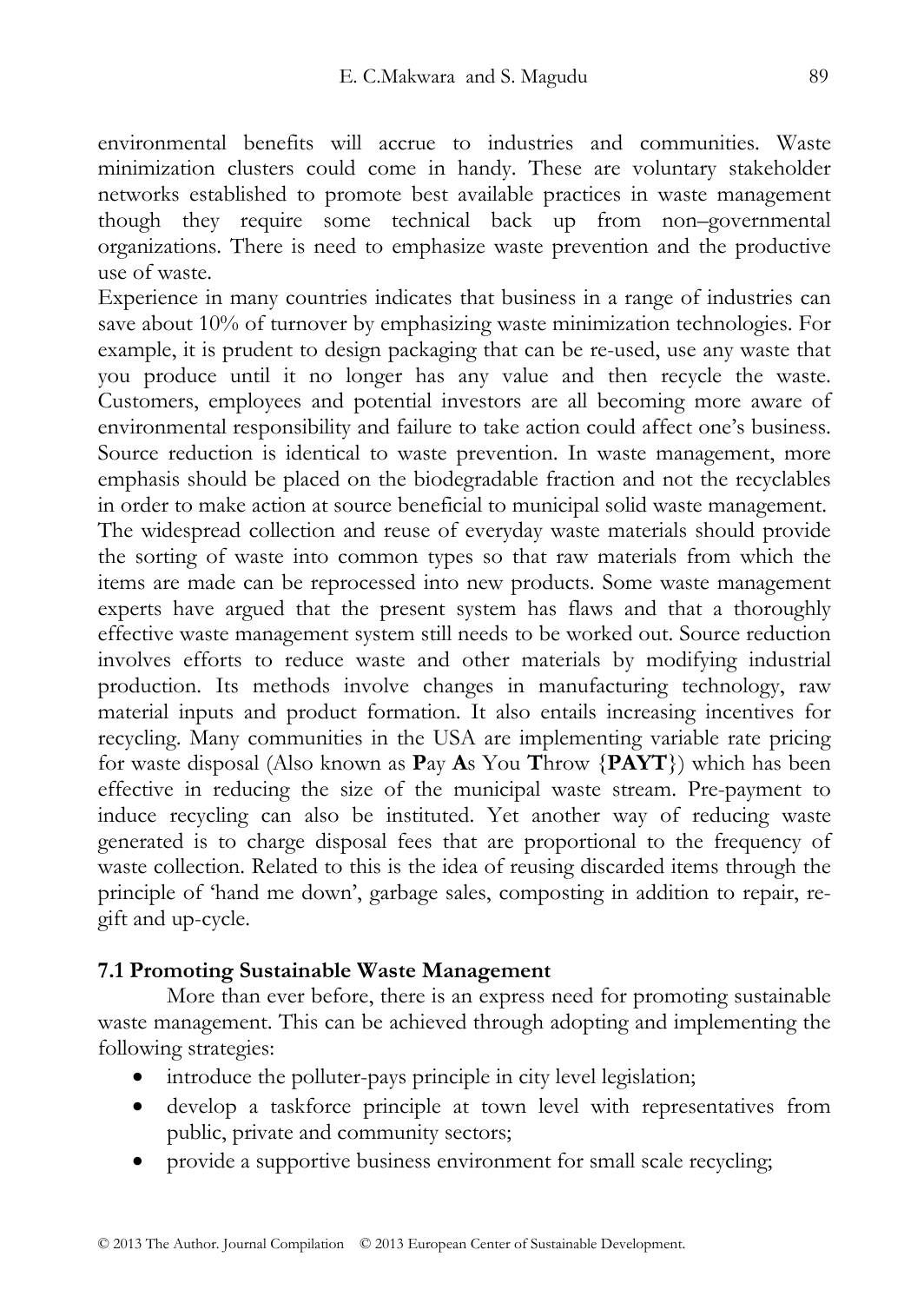- engage the public through the neighborhood "clean-up" campaigns;
- ensure that recycling is embodied in the school curriculum nationally and
- encourage industry to reduce non-essential packaging.

So waste management must be emphasized and should be linked to poverty alleviation, community participation and job creation. Often, there is an informal sector of refuse collectors and scavengers that has developed livelihood from collection and sales of waste materials. Imitating western technology and equipment in this sector is misguided. It does not make economic or social sense for the poor. Adopting western waste management systems by LDCs reduces access of garbage and displaces refuse collectors and scavengers who end up poorer than before the development plan was implemented (http://www.org/uem/waste/waste defined html).In any case, households in LDCs do not sort their garbage as is done in industrialized countries so the adopted technology will simply collect to dispose all the waste without recovering reusables and recyclables. There is increasing evidence that community-based approaches to waste management can promote a more sustainable development. Grass-root efforts can be more successful than top-down programmes created by bureaucrats or experts with little or no community participation. Perhaps a data base on wastes that are available will provide information to possible waste users. A change to less waste generation with use of less polluting products and cultivating habits with deep and broad education are encouraged to understand the extent of the independent ecological problems. Producers' take back campaigns and customer service marketing strategies will foster change in lifestyles. Communities and community organizations are in a perfect position to make a major impact on the amount of waste that is generated in their societies (http://www.org/uacm/waste/community-waste.html.).

Collective voices of such groups can persuade government officials to notice the problem and can influence industry to be more mindful of its responsibilities. In terms of policy, there is need to encourage local and national governments to create comprehensive and effective waste management policies and regulations for one's community and the country at large in accordance with international environmental and health standards. Citizens can monitor waste activities in their communities, get involved in education by way of organizing education campaigns through the media/schools or even going door –to –door informing the citizenry to change its values and lifestyles so that urban waste can be reduced. There may be need to communicate environmental concerns to one's local politician, invariably a councilor.

At individual level, there is need for all of us to be environmental watchdogsalerting one's local environmental protection agency to incidents of environmental abuse, notify the media of the status of environmental importance, and develop a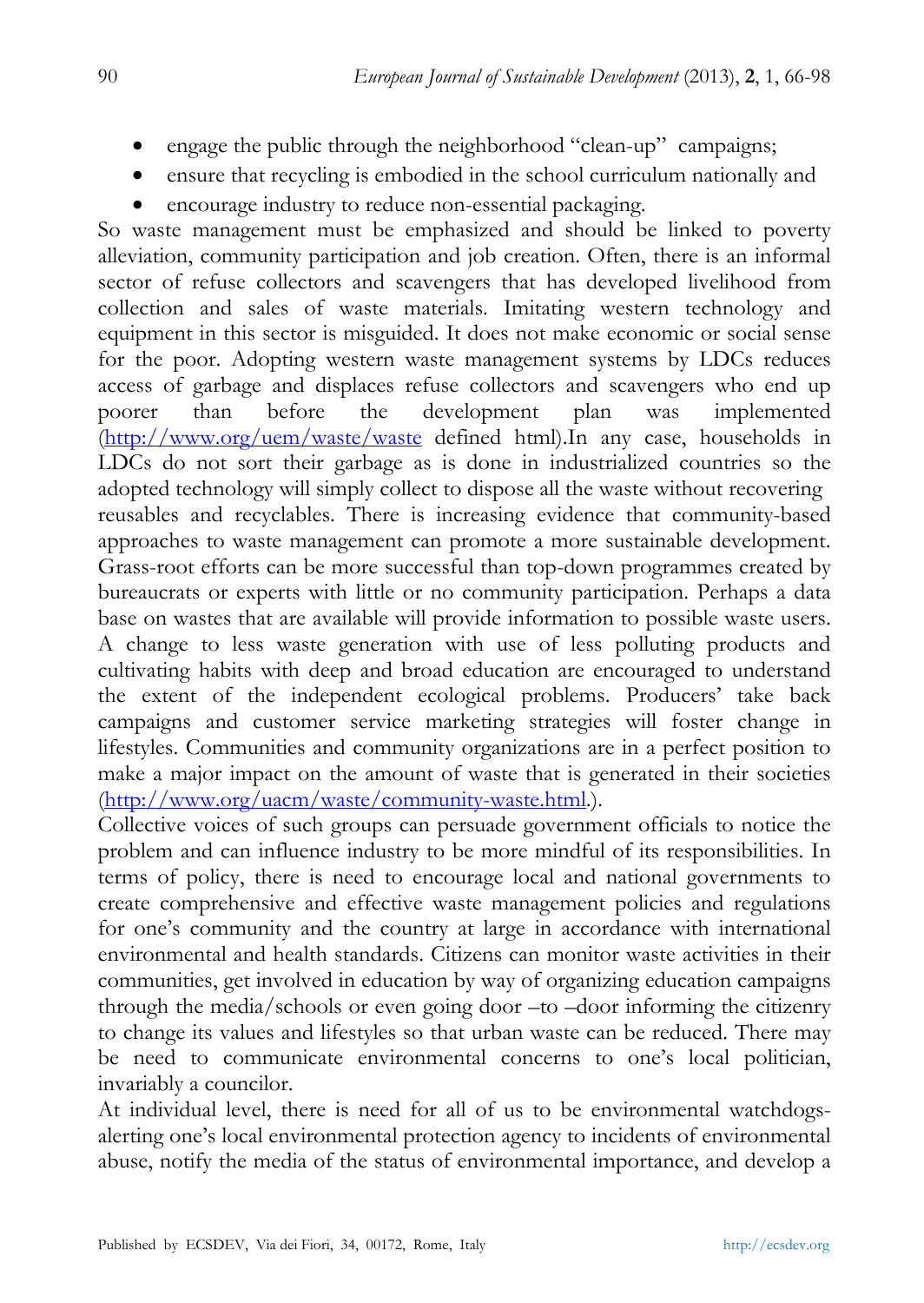rapport with journalists in one's area. There is need for us all to adopt the four "Rs" (Recover, Recycle, Reuse and Reduce) formula.

At management level, there is need to create a win-win situation through separation and sale of household materials. Households get extra cash, waste traders get resources, employment is created, quantities of waste to be collected by city authorities get reduced and the environment gets cleaner. Soft loans and livelihoods assistance packages to enhance employment opportunities for socalled eco-aide (junk) shops can be provided. In the Philippines, a consultation firm established and developed a computerized data base of waste dealers and manufacturers to link up for optional trading **(**http://www.gdr.org.ucm.waste/key factor.html 04/08/10).

The data base could also serve educational campaigns. The corporate sector support to source separation initiatives can be achieved through sponsoring environmental improvement by providing funds to NGOs running sourceseparation and primary collection schemes. Indian cities of Bangalore, Mumbai and Ahmadabad have attempted this with a considerable measure of success **(**http://www.gdr.org.ucm.waste/keyfactor.html04/08/10).Similarly,manual

sorting and obtaining waste from neighbourhoods where households cooperate in more thorough separation of dry and wet wastes can be encouraged .This is being done in Santa Maria, Philippines **(**http://www.gdr.org.ucm.waste/key factor.html  $04/08/10$ ).

# **8. School Separation and Composting Programmes for public education**

Organizations to run community and school health clubs with residents and schools can be iniated.Schools can hold drives to gather recyclables to raise money for school programmes. Children can collect recyclables, sell them to waste collectors or exchange them for goods of their choice in waste collection shops-clothing, shoes etc. They get something personal (to eat e.g. pies, drinks) so a win-win situation characterized by a cleaner environment and material benefits will obtain. When these are combined with education on waste problems, there is a potential for lasting imprints at household level. Composting of organics generated in schools can be combined with education. In line with this, city councils can encourage parents and teachers' associations to form school societies. Public awareness campaigns for knowledge of waste problems and practical benefits of a clean environment and community operation should also be launched**.** 

Clearly, the problem of solid waste management is multifaceted hence the need for an integrated approach by identifying stakeholders, key issues which comprise important stumbling blocks and making recommendations based on appropriate technologies, local information and pressing human and environmental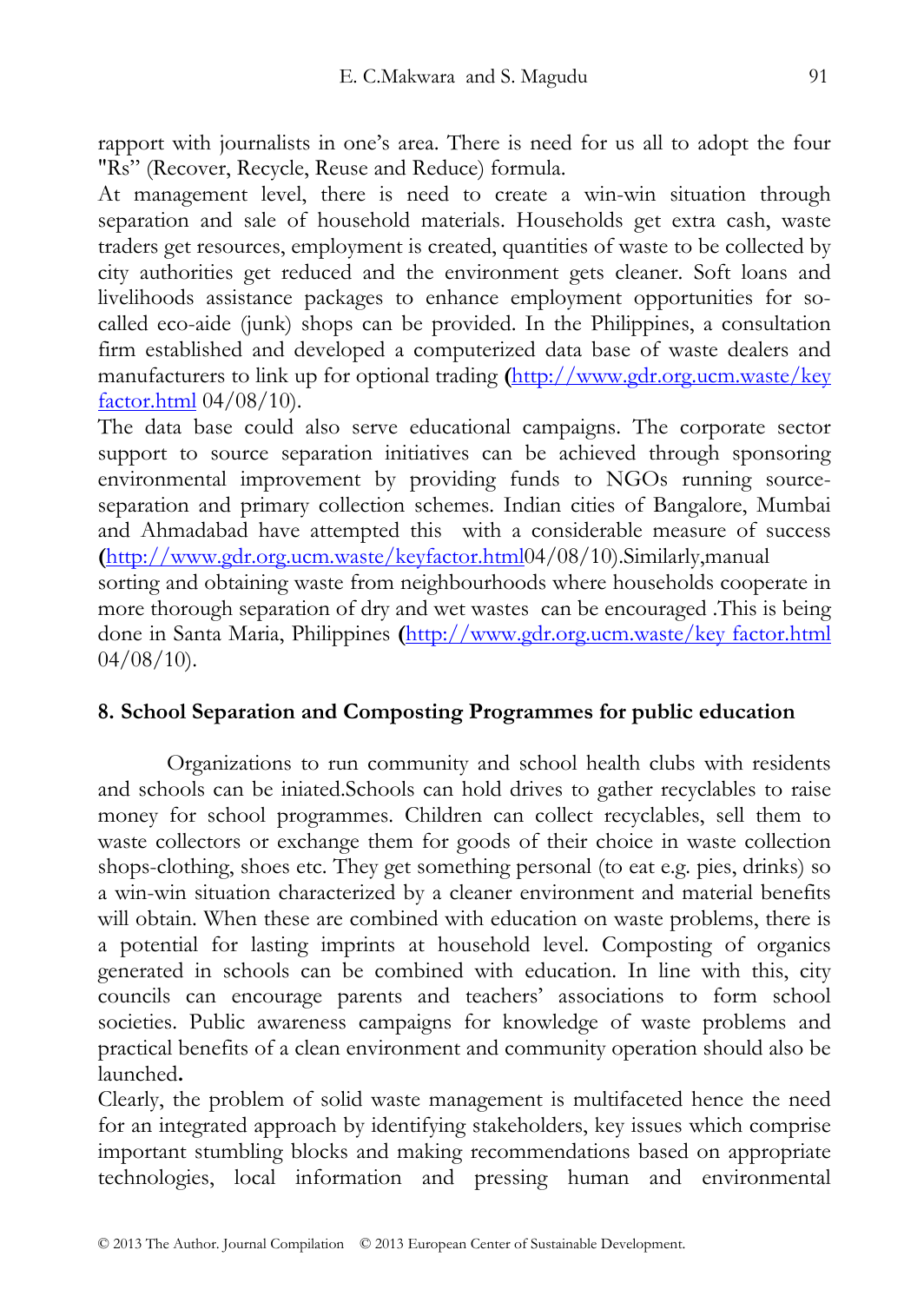concerns.The Zimbabwe Applied Health Education And Development [ZimAHEAD] observed that city councils and residents can jointly own up to the waste menace if they sit together to identify and plan on ways to solve the sanitation challenge (Matimati,2011). The AHEAD model of community health clubs can galvanise communities to take action but this would not achieve much where there is no equal commitment from the city fathers .What needs to be done first is creating a full realization that waste is everyone's problem and shifting from the 'blame game' where residents blame council for non-collection of refuse and councils blame residents for illegal dumping. The clubs would facilitate community action to bring back the glory to the cities by clean-ups which are run by communities themselves through community and school health clubs. The clubs create an increased awareness on waste related diseases as well as ways and means through which communities could take action to be safe. Jointly working with both the residents and the city health departments, an increased responsibility, accountability, control and ownership can be created within both parties. Residents can start segregating their household waste, burying the biodegradable, reusing the plastics as plant and flower pots, taking the composted refuse into their gardens as manure and very little is left to throw away. Refuse bins become lighter and council staff and trucks become better able to move the greatly reduced waste bulk.

Community Health Clubs and School Health Clubs can mobilize themselves and carry out mass clean-up campaigns that can leave our towns and cities very clean once again. Subsequent clean-ups can mop up the dwindling illegally dumped waste until such a time when almost everyone in the city becomes conscious of proper waste management and the habit of illegal dumping dies. During the clean-up campaigns, councils have to prioritise and provide waste removal vehicles in sync with the cleaning schedules.

# **8.1 Commitment from the City Fathers**

Councils should measure up by providing clean-up equipment and tools, refuse removal trucks through committed Environmental Health Departments. Mutare and Masvingo City Councils have made strides in this direction. Dedicated environmental health staff was deployed to this cause hence there was improved communication between council and residents via Community and School Health Clubs. Sakubva (Mutare) and Mucheke (Masvingo) are the cleanest high density suburbs in the country at the moment owing to the common unity of purpose that prevails between the city fathers and the residents as facilitated by the Community Health Clubs. Workshops bringing together local urban council authorities, government officials, environmental management agency officials, journalists, scientists, as well as educators, researchers and members of the private sector should be organised. With respect to community groups,participants for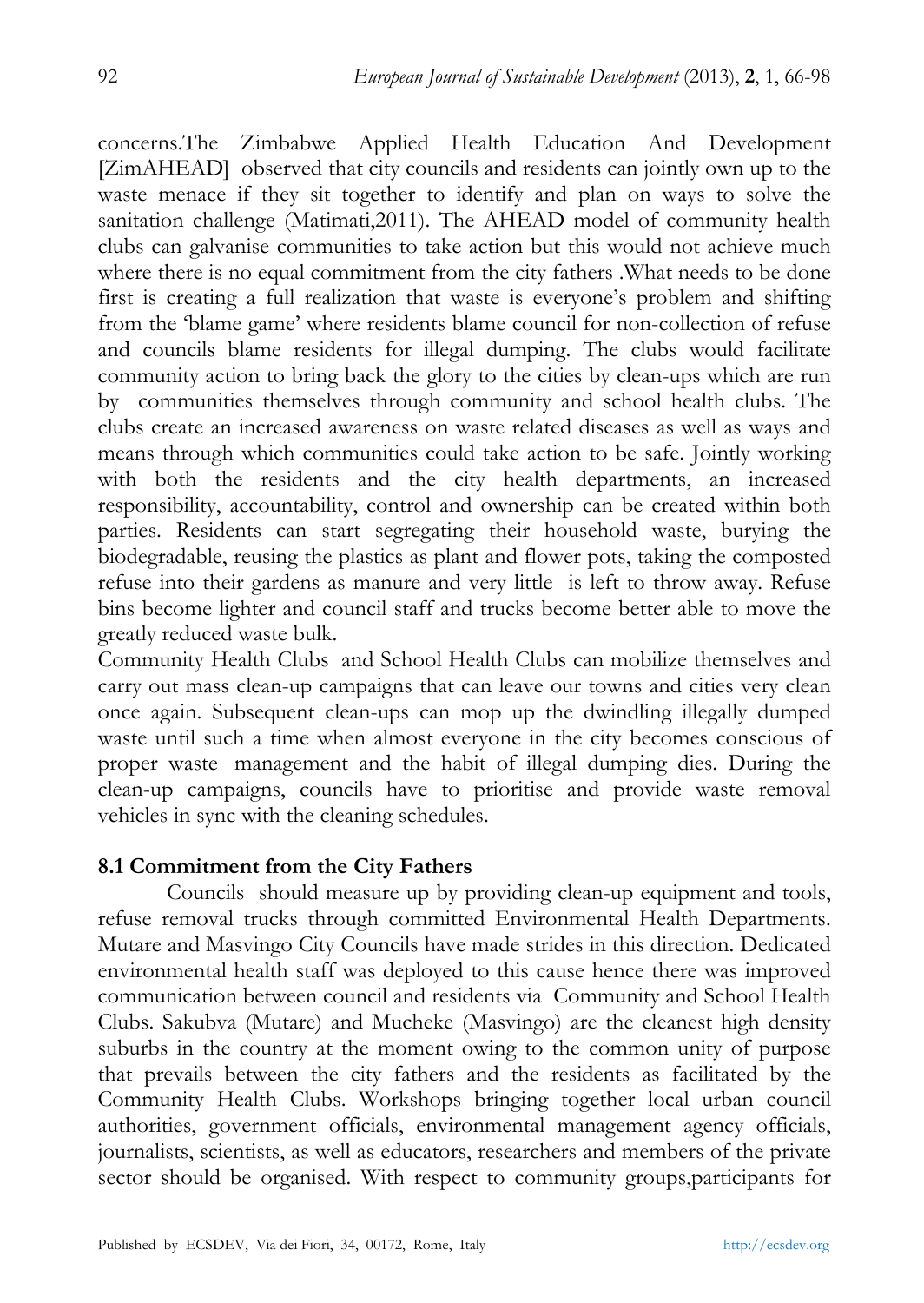such workshops should be drawn from all wards in each of the towns. They should receive training in residents leadership development that includes participatory budgeting, the Urban Council's Act and the Environmental Management Act.

Such stakeholders' workshops should deliberate on practical solutions to the waste management challenges bedevilling local authorities. Themes for such workshops should revolve around the crafting of a battery of measures aimed at addressing solid waste management such as integration and sustainability of waste management regulations in urban areas. Papers presented should cover a wide range of aspects of waste management regulations and provide many useful examples. Reports detailing findings of review studies undertaken on the legislative and policy framework for waste management in Zimbabwe, with special reference to specific towns and cities, can be quite helpful. Such studies should seek to evaluate the policy and legislative framework governing the management of waste in Zimbabwe with special focus on the areas mentioned above. This must cascade to lower tiers of local authorities. Weekly public consultations with interest groups being invited to the civic centre, town house or ward centres could be an effective way of getting the citizenry to be actively involved in waste management. At such consultative meetings, effort should be made to empower urbanites in the areas of service delivery and local governance. Training workshops should be mounted where residents get trained in leadership, local governance, peace building, elections, public policy and advocacy, and documentation.

City councils and other stakeholders should run solid waste management programmes with a view to raise awareness about safe waste management practices in addition to finding innovative ways of curbing pollution. Councils should line up a number of programmes designed to improve solid waste management in towns and cities. In such programmes,it is good to involve communities.Under such programmes, universities, research institutes and councils could hold a series of workshops on waste management with waste generators. Other stakeholders such as the National Social Security Authority (NSSA), the Environmental Management Agency (EMA) and legislative bodies would have to be invited to such workshops to conscientise industry about the waste management practices so as to avoid pollution and diseases. Stakeholders should think in other terms with regards to environmental protection and keeping our towns clean. Industrialists should be urged to develop systems to pre-treat water before disposing of the waste into our systems. A partnership within industry would also go a long way in changing the pre-treatment facilities which are available, and also provide an opportunity to explore new ways of pre-treating waste. Such workshops with industry would cover aspects like industrial effluent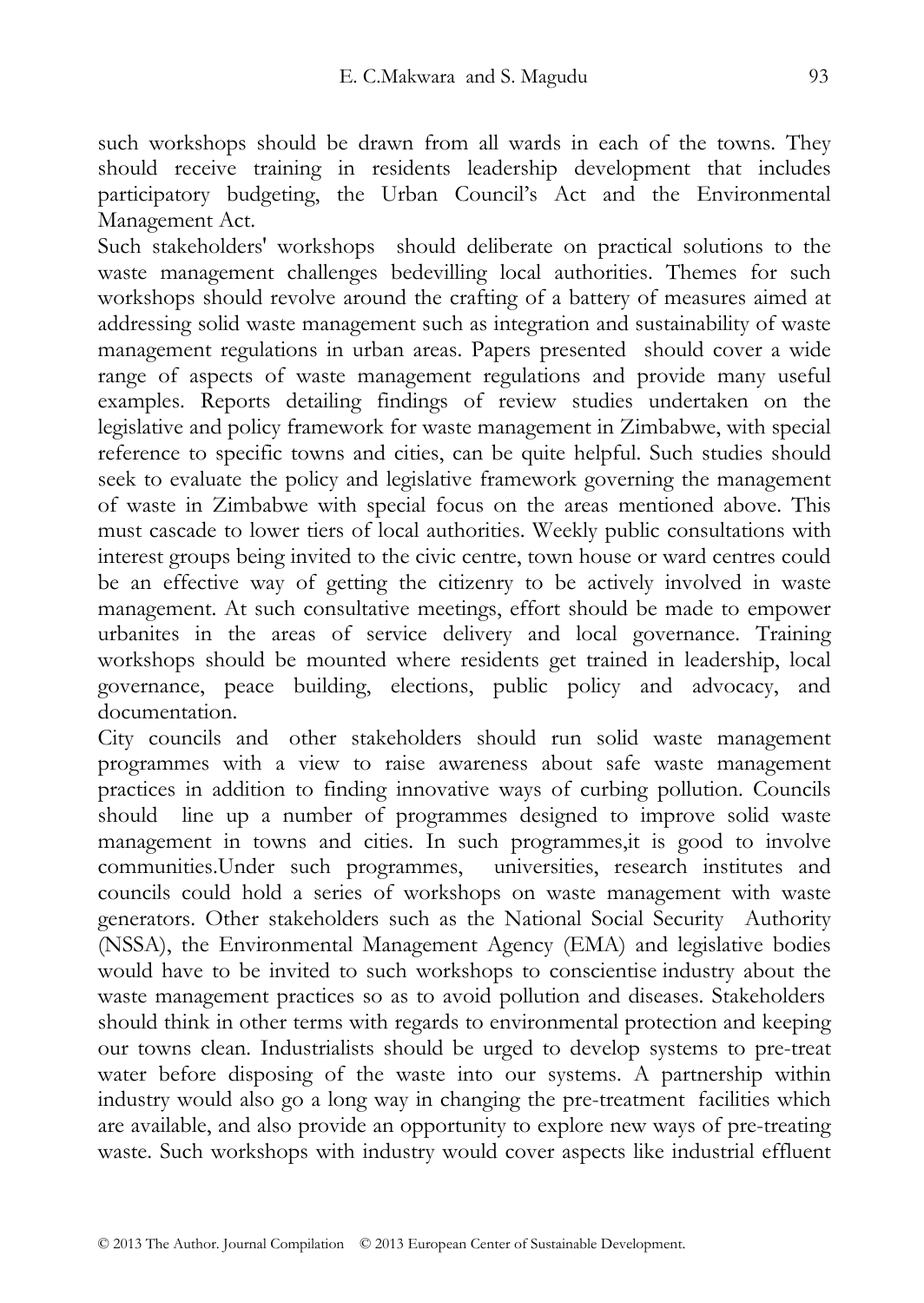and human health, monitoring of industrial effluent, legislative framework and waste management technologies.

The debate around waste management is a topical issue which calls for contributions and attention from all of us as waste management is everyone's concern. There is need to walk the talk on environmental protection and the sustainable use of natural resources, the environmentally sustainable way of consuming, disposing, recycling and discarding waste. This way research centres would assist in giving necessary solutions to existing problems**.** Organisations like Banc ABC Bank played their role by donating waste vehicles, fuel is readily available but the problem still persists. If we rope in communities and teach them that there is money and, of course, health problems in waste, then we are able to fight the waste challenge. While it is imperative to work with communities, it is equally important to incentivise them as they would always ask: 'What's in it for me?' Now, more than ever before, there is need to move away from standard to innovative systems of using our resources.

Public urination and defecating laws are primarily governed by state and local bylaws. In Zimbabwe, the laws exist but many people usually get away with it as is usually witnessed mainly around bottle stores, beer halls as well as at any vending place including in the central business districts (CBDs).Tightening public defecating and urination laws is necessary to curb the growing problem of human waste on city streets as well as to promote and keep a clean and health environment. The issue of waste accumulation needs to be examined on its own as living conditions in most urban areas are not pleasant for humans especially living in such a rich country as Zimbabwe. Municipalities should take heed of residents' and concerned organisations' appeals to keep our environs clean as dirty surroundings endanger the lives of many people who, ironically, pay the rates that sustain them. Town Councils and research institutions can sign memorandums of understanding that enable such organizations to work together in areas of research and development of the towns. Working in partnership with communitybased organisations (CBOs) and local authorities, initiated projects should use an integrated approach in addressing waste management challenges facing urban settlements. Focus should be placed on improving the urban environment through developing sustainable, community-managed models for water, sanitation and waste management services. However, local authorities should put in place collection methods that would ensure that waste is collected on a regular basis. Initiatives should be put in place to ensure that segregated waste can be recycled or reused before the residual is disposed of via landfill or other means.

Waste separation at source is a brilliant idea**.** Environmentalists are advocating for "separation at source". It involves households binning plastics, food and metal separately, a practice that is popular in developed countries. The waste disposal method is however costly since it requires more bins, yet municipalities are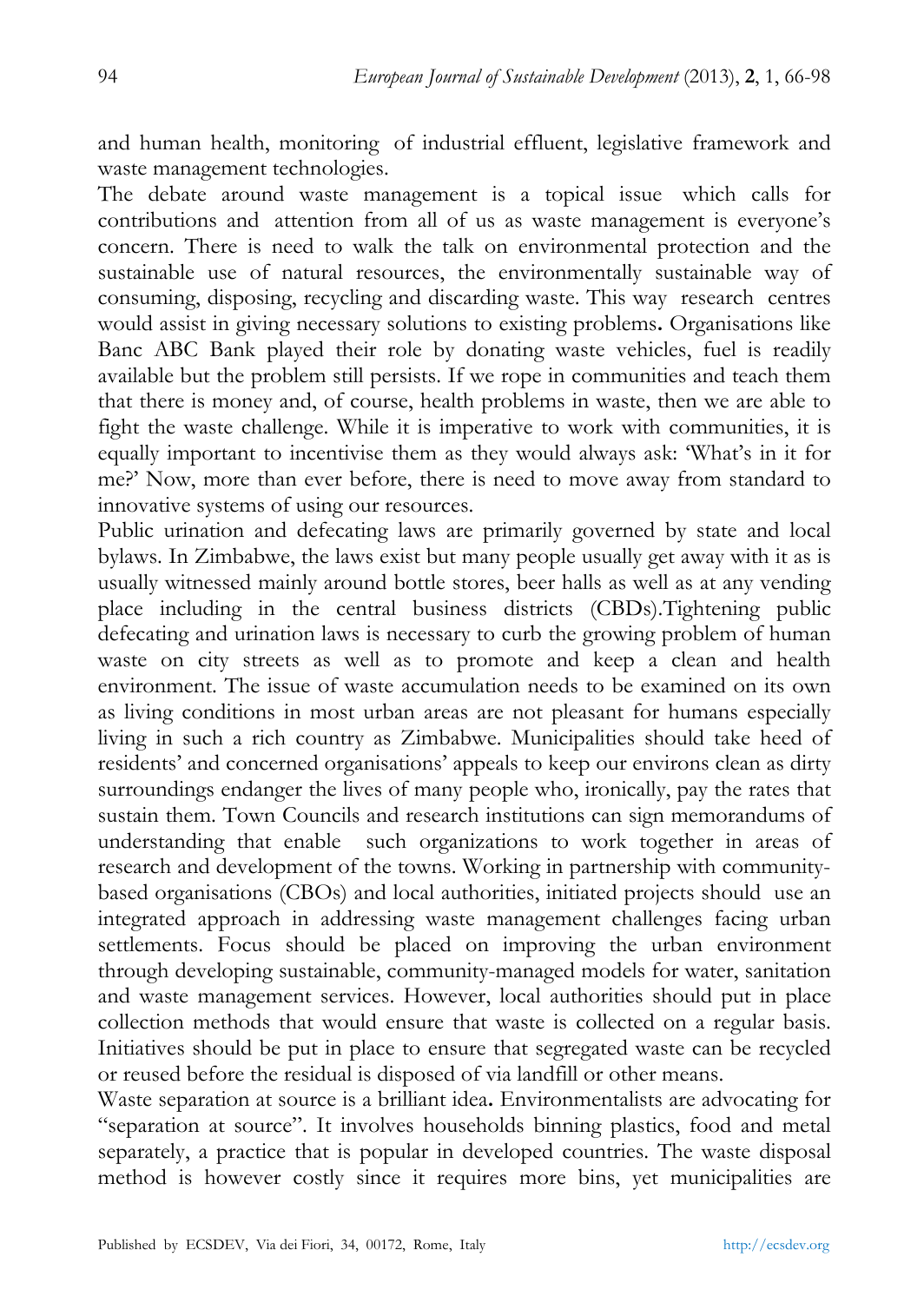battling to provide just one. Residents would have to supply their own bins.Most countries are recycling waste especially plastics that are used to manufacture a number of products such as T-shirts, diesel, candle-wax and crayons, among others. Renowned sportswear manufacturer Nike, produced jerseys for the Brazilian and US senior football teams during the 2010 World Cup in SA.It is against this background that the decision by the Environmental Management Agency (EMA) to fine Harare City Council for discharging raw sewage into the environment should be welcome. While the US\$15 000 fine is nothing compared to the magnitude of the problem at hand, it is a positive step that shows that EMA has awoken from its deep slumber and is finally acting to stop the rot.EMA should not end there. It should step up its policing duties to ensure that all councils comply with environmental laws. Too many councils are disposing solid waste at undesignated sites without disposal licences. The responsible authorities should find ways of integrating with various organisations and stakeholders to

find an effective everlasting solution to waste handling and management. Waste management should be declared a national disaster to allow for urgent resource mobilisation to rehabilitate and revitilise them (Machivenyika,2012).This would allow Government, civil society and the private sector to co-operate in addressing waste management challenges in the country and putting it back into operation.The project hinged on building the capacities of communities to improve their environment, create employment and generate income from waste management. In a country where protecting the environment is hardly a priority, there is need to create some awareness of the impact of waste on the environment. Footages showing streets and roads littered with garbage left behind by travelling and pick nicking public and by the residents themselves could come in handy as well. A rubbish exhibition meant to alert the public to the impact of consumerism on the environment can be launched as was done by the city of Bucharest, Romania (News 24, 24/11/10). The public need to be educated that everything they see in the shop from the smallest to the biggest objects, from the most desirable to the most useful ones will turn into waste. Every single gesture, every single wish to buy something generates rubbish which someone else must find a way to deal with. Exhibitions can be mounted to state the path of garbage collection to recycling, from TV sets and computers to used bulbs and plastic bags. Art work, including sculptures and pieces of furniture made of beer cans and bottle caps can also be shown at the exhibitions. The Environment Ministry and several NGOs can organize a national housekeeping day, as happened in Romania, during which volunteers clean up fields, forests and rivers. (News 24,24/11/10@21:11 Rubbish exhibition highlights waste)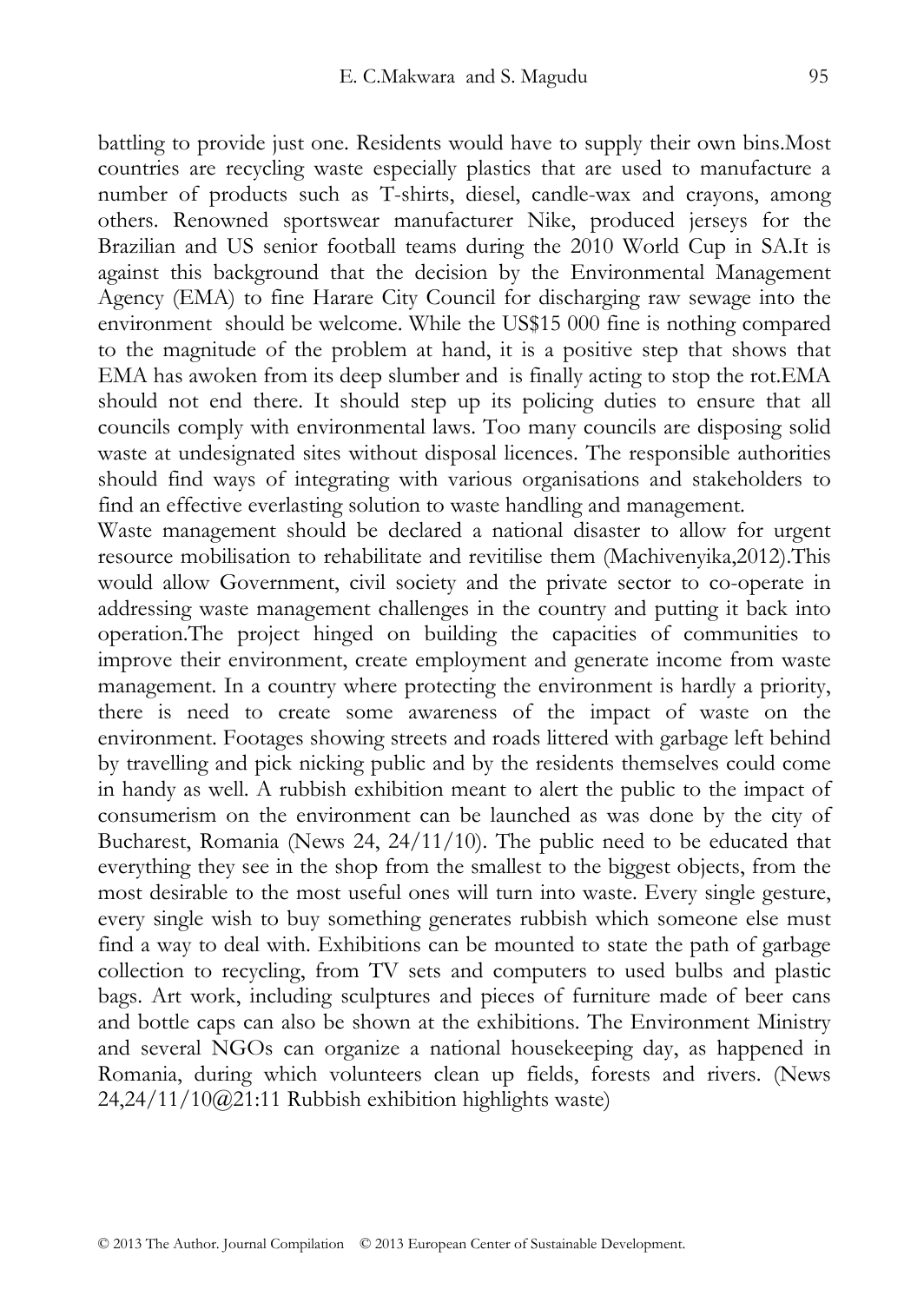#### **Conclusion**

Waste management in Zimbabwe is the responsibility of local authorities. The major municipalities are reported to be operating at about 40% of refuse collection and disposal capacity and practically 0% in terms of processing. Financial constraints and limited technical capacity have resulted in an accumulation of waste in Zimbabwe's major cities and towns. Consequently, Zimbabwe today is under the severe strain of litter. This poses a health risk to the country. The problem has become so endemic that many Zimbabweans have now accepted this as way of life. Sadly, we are bequeathing this to coming generations. Government would welcome investment from waste collection and waste processing companies which could offer services and technology transfer to local authorities in Zimbabwe. It is imperative that authorities provide more rubbish bins and put in place more public toilets for the benefit of the public. Government and environmentalists should go into over-drive in calling upon all Zimbabweans to avoid littering to reduce the outbreak of diseases. There is need to change the mind-set of Zimbabweans to one where litter is everyone's concern. Such a programme's success is pillared on infrastructure development and culture change among Zimbabweans as poor waste management systems currently practiced by Zimbabweans contribute to severe environmental deterioration countrywide and disease outbreaks.

The World Environment and Health Days should be meaningfully celebrated. NGOs, Government, Corporates and Communities should on such days make commitment statements on eradicating waste in the country. Litter is a state of mind, a moral issue and is directly related to our character as a nation. In order to achieve "zero litter", the public's perception of litter must change. It is the mind-set that is the root-cause of the habit. Marches could be held across the country sensitizing the public about the dangers of poor waste management. On such occasions, identified stakeholders make speeches relating to the days and the need to eradicate litter in Zimbabwe. Such events should be attended by the entire spectrum of the population. It is prudent to roll out a zero litter programme starting with country-wide zero litter conferences. Subsequent to such conferences, zero litter action plans could be initiated. The idea will be to change the public's attitude on refuse disposal. In line with this, it would be rewarding to initiate positive talk on public social responsibility and a separate at source campaign in Zimbabwe Stakeholders including various ministries (including though not limited to Education, Arts. Sports and Culture, Media, Information and Publicity, Tourism and Hospitality Industry, Environment and Natural Resources, Health and Child Welfare, Local Government and Rural Development) that are central to the successful completion of such a programme, the local business community, the United Nations Development Programme and environment Africa need to be engaged so that the country begins a generation of litter conscious Zimbabweans. Meanwhile recycling initiatives across the country can also be initiated.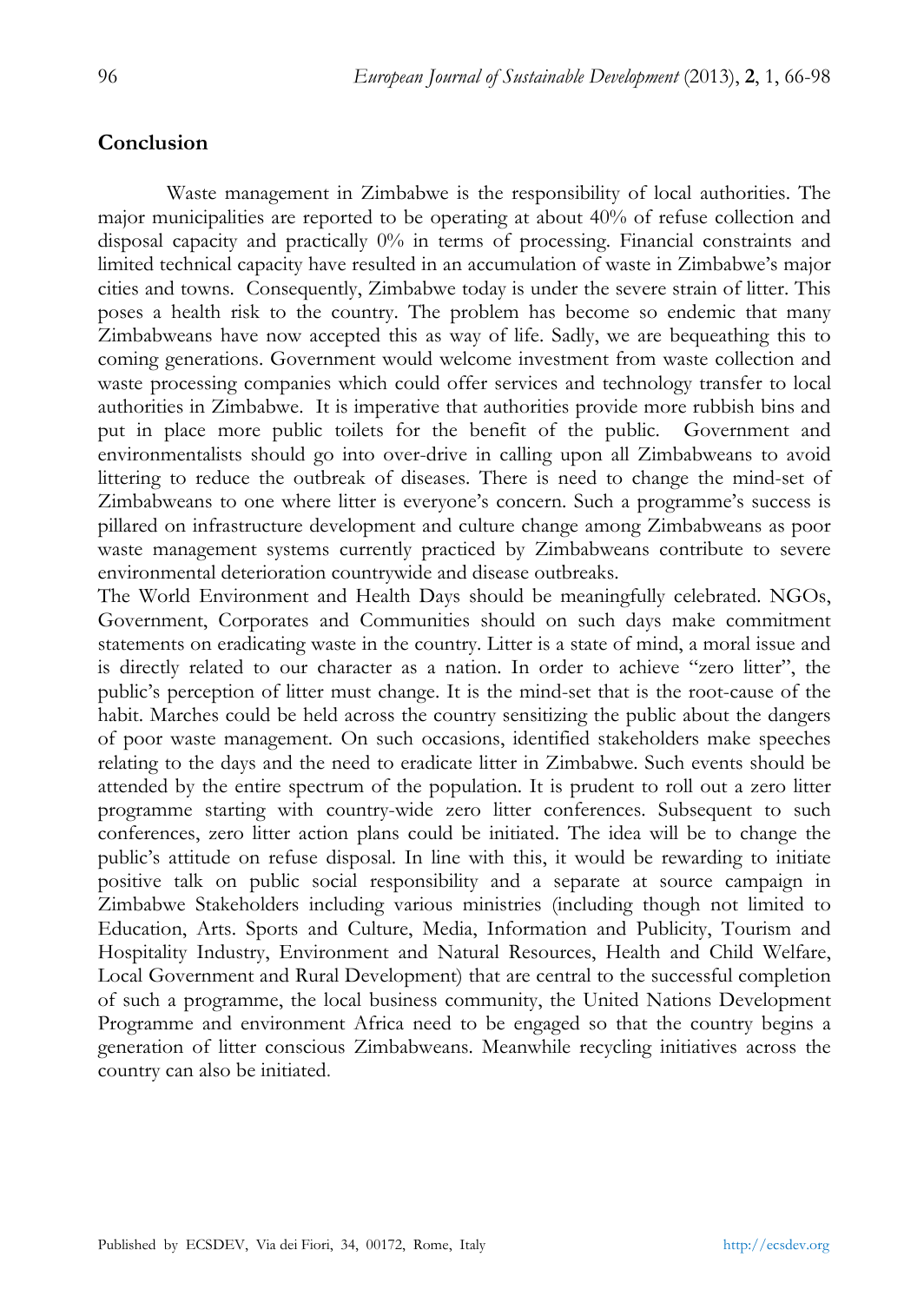#### **References**

- Awoso, J.A.; Taiwo, A.M.; Gladebo, A.M. and Arimoro, A.O. (2010) "Waste Disposal and Pollution in Urban areas; A workable remedy for the Environment in Developing Countries" in American Journal of Environmental Science, 6(1) pg26-32
- Barton, J.R; Issaisias, I and Stenford E.I. (2008) "Carbon-Making the right choice for waste management in developing countries". Waste Management 28:690-698.
- Booth, Martin, K. and Lankester, T. (2001) Urban Health and Development: A Practical Manual for use in Developing Countries , Oxford, Macmillan Education.
- Botkin, D .B. and Keller, E.A. (2000) Environmental Science: Earth as a living Planet, New York, John Willey.
- Burian, B.and AlphonceT.K. (2000)Sustainable Development in an Urban Tanzanian Context,http://www.unrsid.org.unrisd/website/document.nsf/ (http Publications)/EICC5E17A541FO84C1256F3C0040657D? 0penDocument
- Chari ,E. "Working with Communities in Waste Management Proceedings of the Emerging Issues in Urban Waste Management Workshop organized by Practical Action for Southern Africa, Newlands ,Harare, at Jameson Hotel,10 February,2006
- Central Statistical Office (2002) Census 2002.Zimbabwe Preliminary Report. Harare: Government Printers.
- Chidavaenzi, M. and Kwenda, G. (2006) "Research and Research gaps in waste management" (2006).Proceedings of the Emerging Issues in Urban Waste Management Workshop organized by Practical Action for Southern Africa, Newlands ,Harare, at Jameson Hotel,10 February,2006
- Chikuruwo,J.(2006) "Immerging Issues in Urban Waste Management "Proceedings of the Emerging Issues in Urban Waste Management Workshop organized by Practical Action for Southern Africa, Newlands ,Harare, at Jameson Hotel,10 February,2006.
- Chiwandamira, L. (2000) Environmental Policy, Harare, Zimbabwe Open University.
- Cointreau, S.J. (1982) Environmental Management of Urban Wastes in Developing Countries: A Project Guide. Urban Development Department, World Bank, Washington DCISBN082130036, pp: 214
- Federal Environment Protection Agency, (FEPA), (1998) Bauchi State Environmental Action Plan. A World Bank Funded Project for the Federal Environment Protection Agency, Geomatics Nigeria Limited, Nigeria,
- Green Living Tips, (2009) Waste decomposition rates.www.greenlivingtips.co/articles/311/1/Waste-decomposition-rates.html.

http://www.gdr.org.ucm/waste/3r.html

http://www.gdrc.org/ 04/08/10

http://www.gdr.org.ucm.waste/key factor.html 04/08/10

http://www.gdr.org.ucm/waste/waste defined.html

- http://www.gdr.org.uacm/waste/community-waste.html
- Intergovernmental Panel on Climate Change (IPCC)(2006) Guidelines for National Greenhouse Gas Inventories. In: Waste Generation, Composition and Management Data, Pipatti, R., Alves, S...Goa, Guendehou G.H.S and Koch, M (Editors)
- Intergovernmental Panel on Climate Change (IPCC), IPCC
	- /OECD/EIA,Paris,France.http://www.mendeley.com/research/chapter-2-wastegeneration-composition-and-management-data 2006/
- Ireen, T.A. (2008) "Solid Waste Management, Potentials and Challenges, Internet Edition, 28, July, 2008 in The New Nation.
- Jackson, A.R.W. and Jackson J.M. (1998) Environmental Science: The Natural Environment and Human Impact, London, Longman